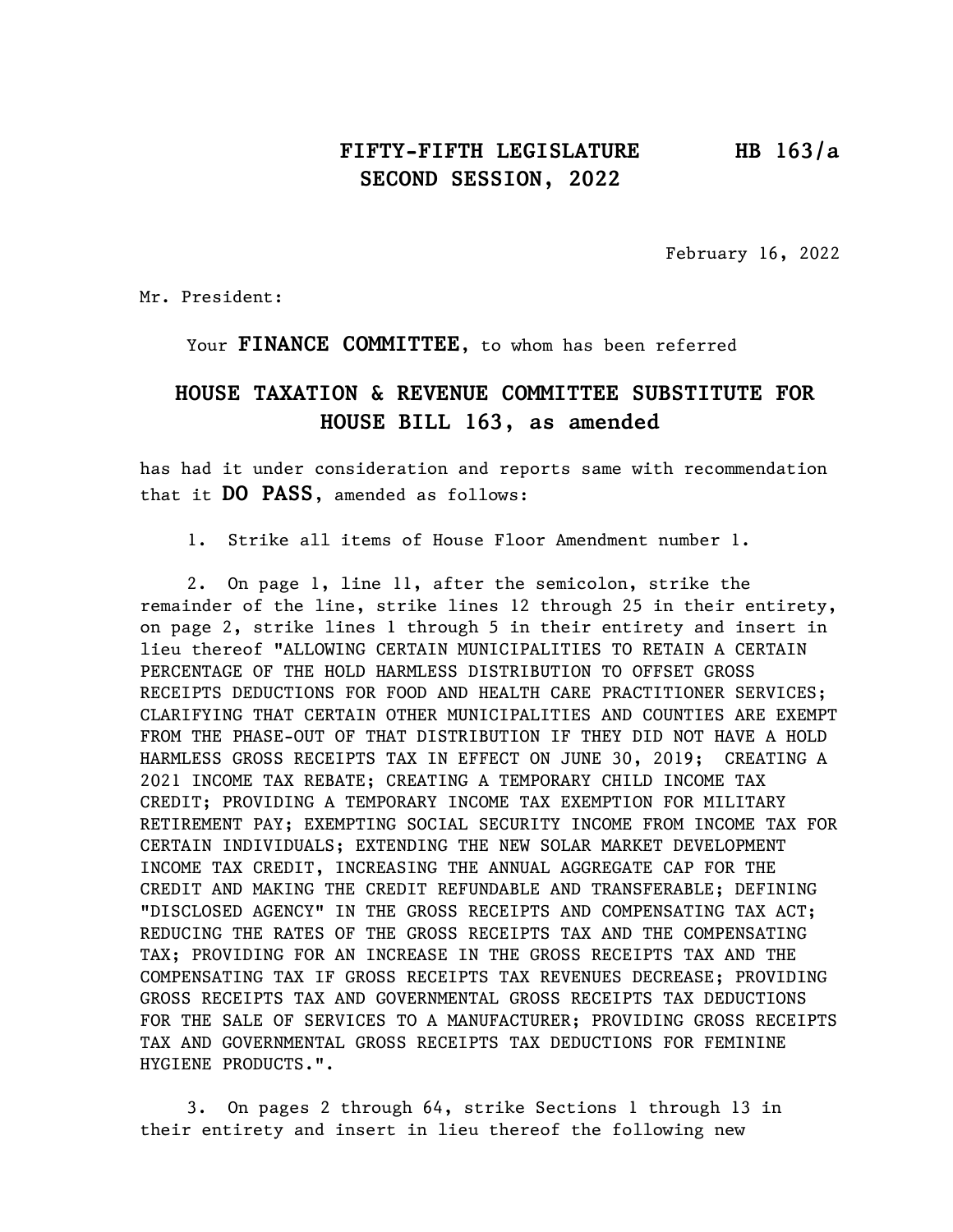SFC/HB 163 Page 2

sections:

"SECTION 1. Section 7-1-6.46 NMSA 1978 (being Laws 2004, Chapter 116, Section 1, as amended) is amended to read:

"7-1-6.46. DISTRIBUTION TO MUNICIPALITIES--OFFSET FOR FOOD DEDUCTION AND HEALTH CARE PRACTITIONER SERVICES DEDUCTION.--

A. For a municipality that [has not elected to impose] did not have in effect on June 30, 2019 a municipal hold harmless gross receipts tax through an ordinance and that has a population of less than ten thousand according to the most recent federal decennial census, a distribution pursuant to Section 7-1-6.1 NMSA 1978 shall be made to  $[a]$  the municipality in an amount, subject to any increase or decrease made pursuant to Section 7-1-6.15 NMSA 1978, equal to the [sum of:

(1) the total deductions claimed pursuant to Section 7-9-92 NMSA 1978 for the month by taxpayers from business locations attributable to the municipality multiplied by the sum of the combined rate of all municipal local option gross receipts taxes in effect in the municipality for the month plus one and two hundred twenty-five thousandths percent; and

(2) the total deductions claimed pursuant to Section 7-9-93 NMSA 1978 for the month by taxpayers from business locations attributable to the municipality multiplied by the sum of the combined rate of all municipal local option gross receipts taxes in effect in the municipality for the month plus one and two hundred twenty-five thousandths percent] applicable maximum distribution for the municipality.

B. For a municipality that did not have in effect on June 30, 2019 a municipal hold harmless gross receipts tax through an ordinance and has a population of at least ten thousand according to the most recent federal decennial census, a distribution pursuant to Section 7-1-6.1 NMSA 1978 shall be made to the municipality in an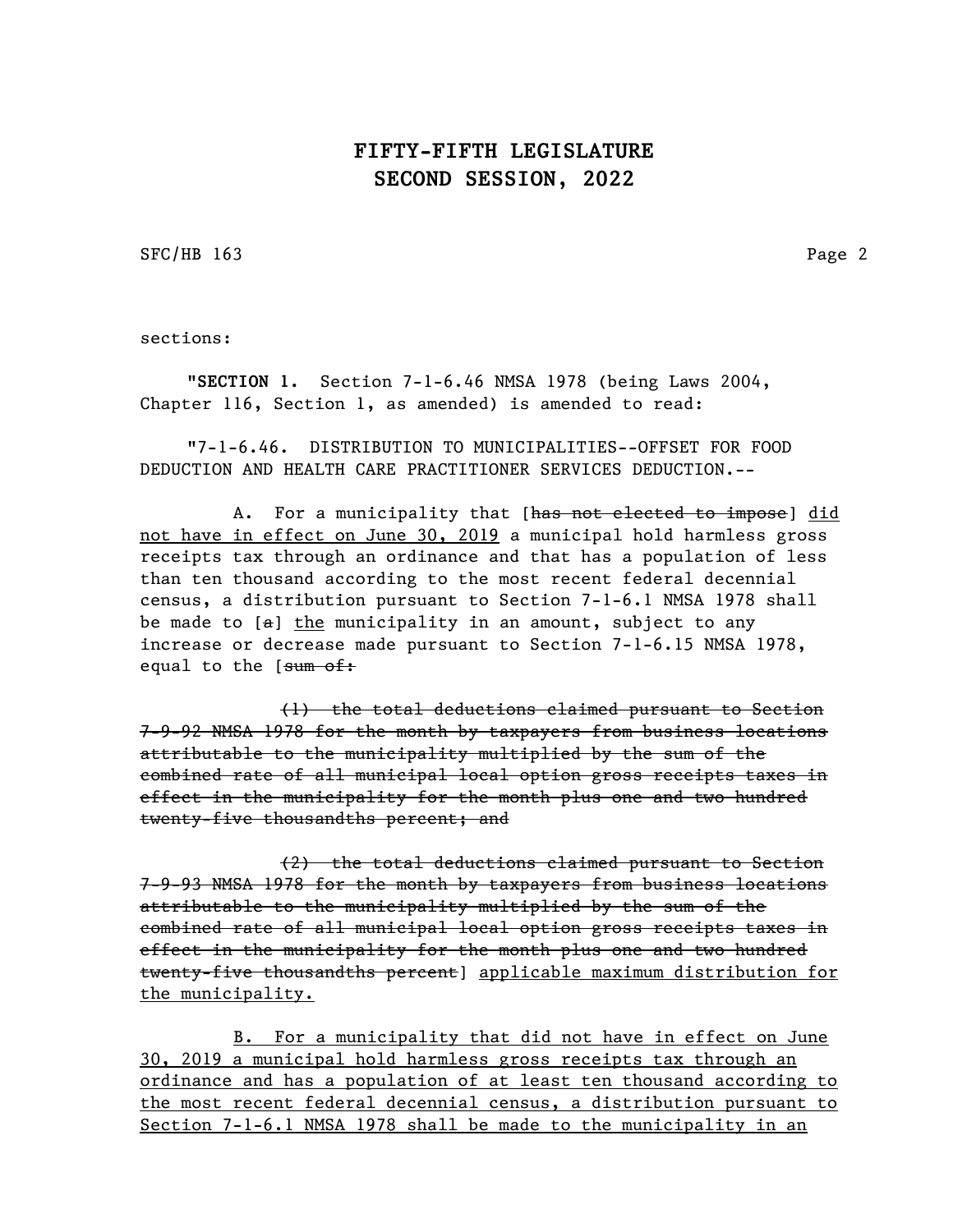SFC/HB 163 Page 3

amount, subject to any increase or decrease made pursuant to Section 7-1-6.15 NMSA 1978, equal to the following percentages of the applicable maximum distribution for the municipality:

(1) for a municipality that has a municipal poverty level two percentage points or more above the state poverty level, eighty percent;

(2) for a municipality that has a poverty level of less than two percentage points above or below the state poverty level, fifty percent; and

(3) for a municipality that has a poverty level two percentage points or more below the state poverty level:

(a) on or after July 1, 2022 and prior to July 1, 2023, forty-nine percent;

(b) on or after July 1, 2023 and prior to July 1, 2024, forty-two percent;

(c) on or after July 1, 2024 and prior to July 1, 2025, thirty-five percent; and

(d) on or after July 1, 2025, thirty percent.

 $[B<sub>r</sub>]$  C. For a municipality not described in Subsection A or B of this section, a distribution pursuant to Section 7-1-6.1 NMSA 1978 shall be made to the municipality in an amount, subject to any increase or decrease made pursuant to Section 7-1-6.15 NMSA 1978, equal to the [sum of:

(1) the total deductions claimed pursuant to Section 7-9-92 NMSA 1978 for the month by taxpayers from business locations attributable to the municipality multiplied by the sum of the combined rate of all municipal local option gross receipts taxes in effect in the municipality on January 1, 2007 plus one and two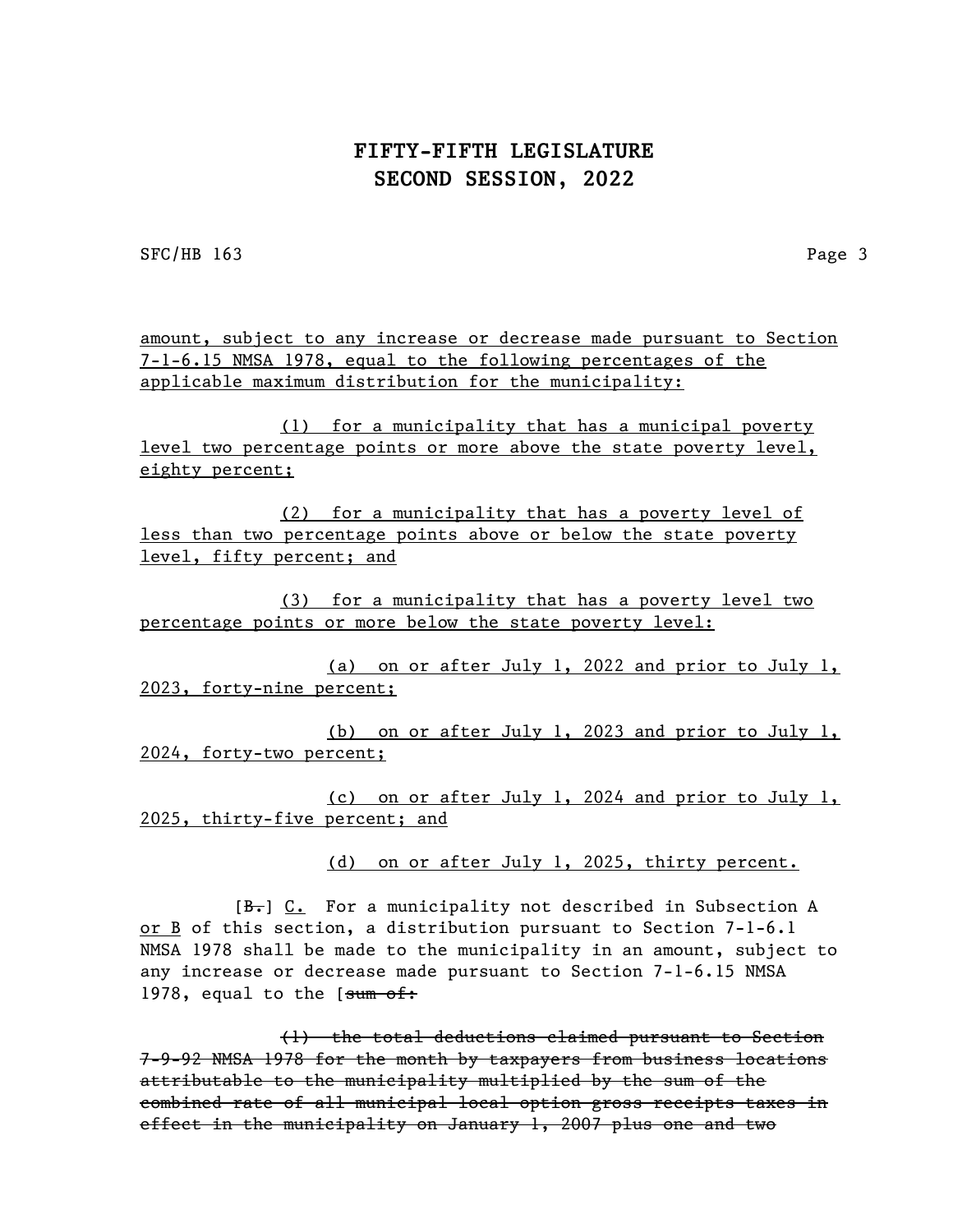SFC/HB 163 Page 4

hundred twenty-five thousandths percent in the following percentages: (a) prior to July 1, 2015, one hundred percent; (b) on or after July 1, 2015 and prior to July 1, 2016, ninety-four percent; (c) on or after July 1, 2016 and prior to July 1, 2017, eighty-eight percent; (d) on or after July 1, 2017 and prior to July 1, 2018, eighty-two percent; (e) on or after July 1, 2018 and prior to July 1, 2019, seventy-six percent; (f) on or after July 1, 2019 and prior to July 1, 2020, seventy percent; (g) on or after July 1, 2020 and prior to July 1, 2021, sixty-three percent; (h) on or after July 1, 2021 and prior to July 1, 2022, fifty-six percent; (i) on or after July 1, 2022 and prior to July 1, 2023, forty-nine percent; (j) on or after July 1, 2023 and prior to July 1, 2024, forty-two percent; (k) on or after July 1, 2024 and prior to July 1, 2025, thirty-five percent; (l) on or after July 1, 2025 and prior to July 1, 2026, twenty-eight percent;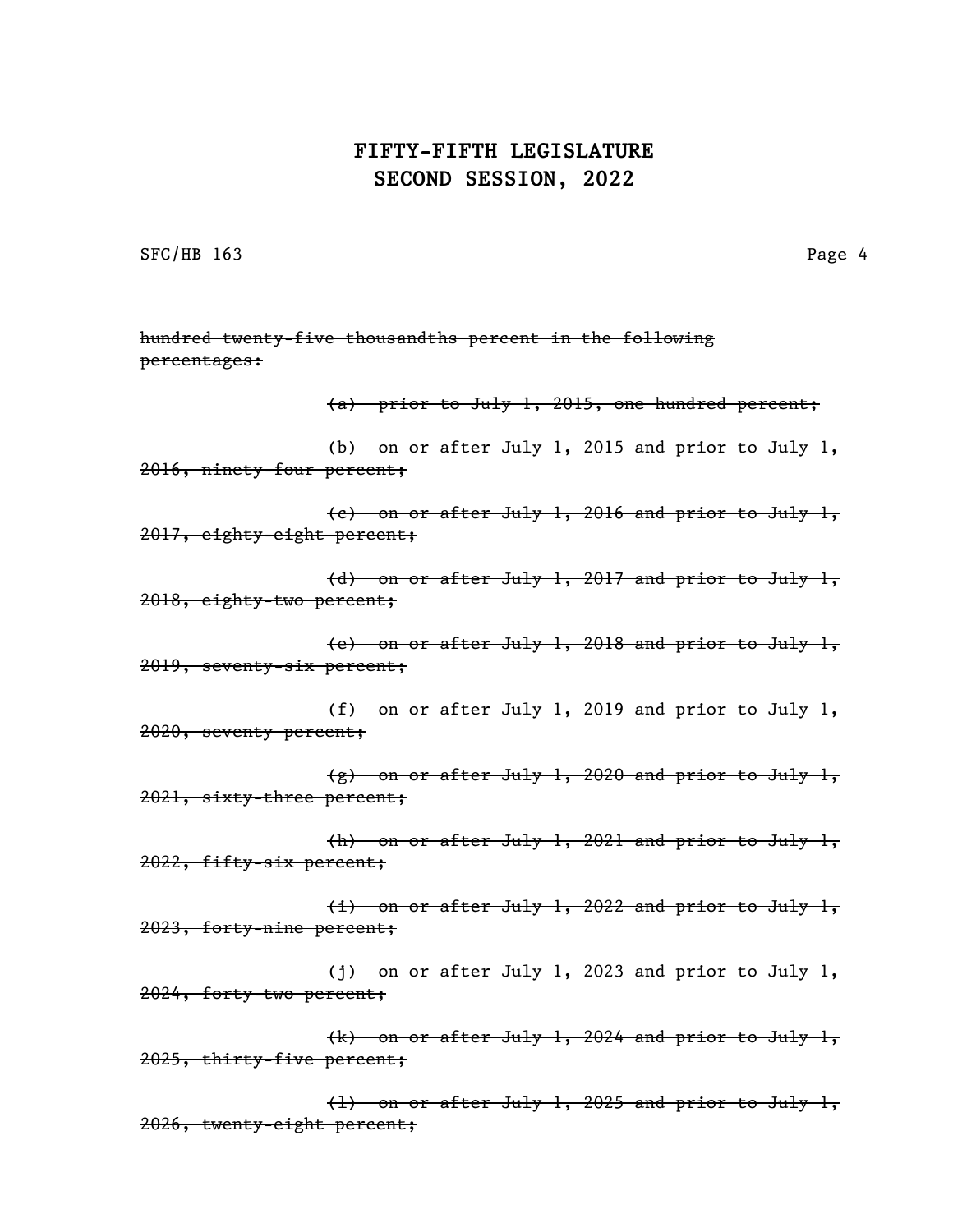SFC/HB 163 Page 5

(m) on or after July 1, 2026 and prior to July 1, 2027, twenty-one percent;

(n) on or after July 1, 2027 and prior to July 1, 2028, fourteen percent; and

(o) on or after July 1, 2028 and prior to July 1, 2029, seven percent; and

(2) the total deductions claimed pursuant to Section 7-9-93 NMSA 1978 for the month by taxpayers from business locations attributable to the municipality multiplied by the sum of the combined rate of all municipal local option gross receipts taxes in effect in the municipality on January 1, 2007 plus one and two hundred twenty-five thousandths percent in] applicable maximum distribution for the municipality multiplied by the following percentages:

 $(4)$  prior to July 1, 2015, one hundred percent;

(b) on or after July 1, 2015 and prior to July 1, 2016, ninety-four percent;

(c) on or after July 1, 2016 and prior to July 1, 2017, eighty-eight percent;

(d) on or after July 1, 2017 and prior to July 1, 2018, eighty-two percent;

(e) on or after July 1, 2018 and prior to July 1, 2019, seventy-six percent;

(f) on or after July 1, 2019 and prior to July 1, 2020, seventy percent;

(g) on or after July 1, 2020 and prior to July 1,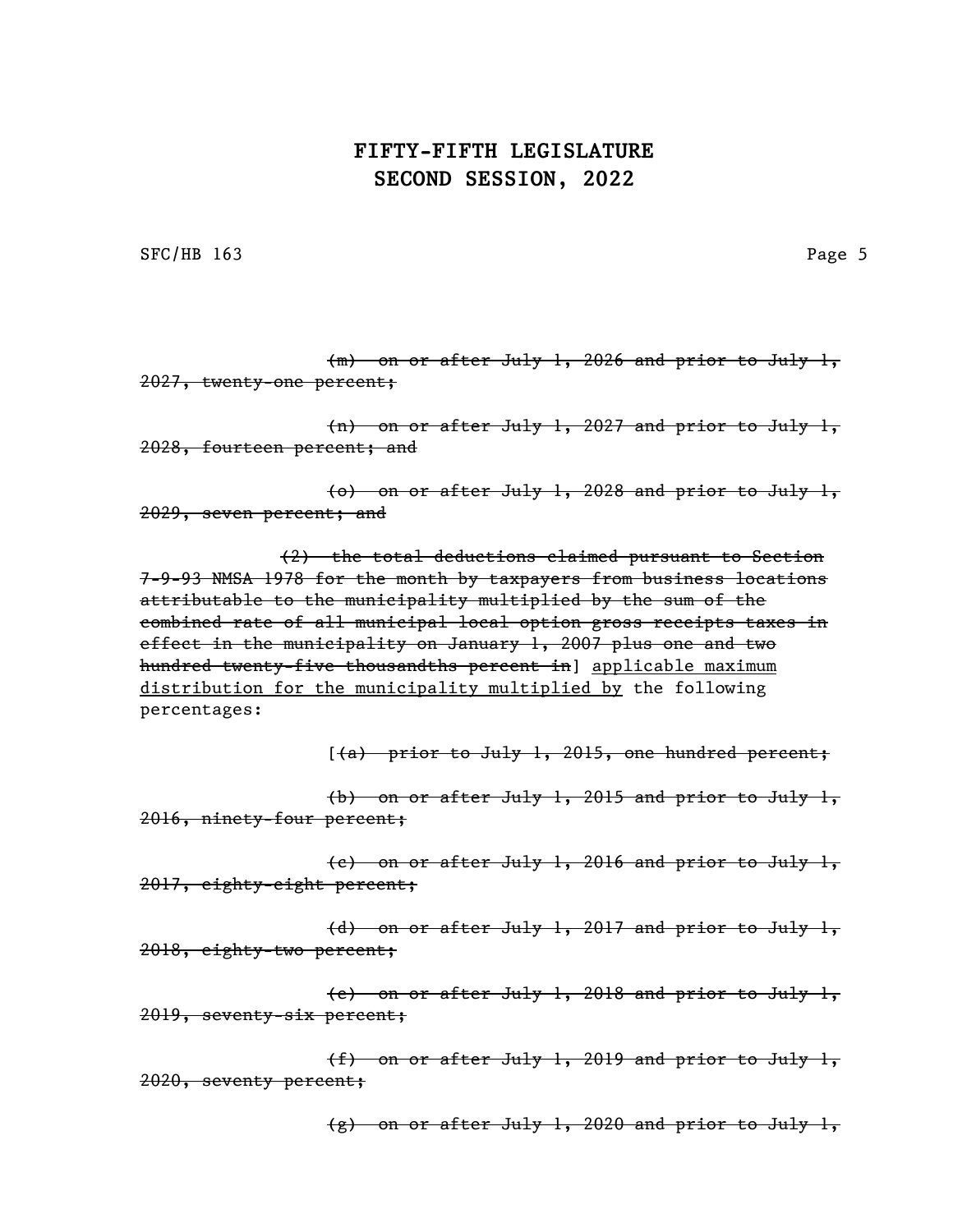SFC/HB 163 Page 6

2021, sixty-three percent;

(h) on or after July 1, 2021 and prior to July 1, 2022, fifty-six percent;

 $\{\pm\}$ ] (1) on or after July 1, 2022 and prior to July 1, 2023, forty-nine percent;

 $[\frac{+}{+}]$  (2) on or after July 1, 2023 and prior to July 1, 2024, forty-two percent;

 $[\frac{1}{k}]$  (3) on or after July 1, 2024 and prior to July 1, 2025, thirty-five percent;

 $[\frac{1}{1}]$  (4) on or after July 1, 2025 and prior to July 1, 2026, twenty-eight percent;

 $[\frac{m}{m}]$  (5) on or after July 1, 2026 and prior to July 1, 2027, twenty-one percent;

 $[\overline{(n)}]$  (6) on or after July 1, 2027 and prior to July 1, 2028, fourteen percent; [and

 $\left\{\Theta\right\}$  (7) on or after July 1, 2028 and prior to July 1, 2029, seven percent; and

(8) on and after July 1, 2029, zero percent.

[C. The] D. A distribution pursuant to [Subsections A and B of this section is in lieu of revenue that would have been received by the municipality but for the deductions provided by Sections 7-9-92 and 7-9-93 NMSA 1978. The distribution shall be considered gross receipts tax revenue and shall be used by the municipality in the same manner as gross receipts tax revenue, including payment of gross receipts tax revenue bonds. [A distribution pursuant to this section to a municipality not described in Subsection A of this section or to a municipality that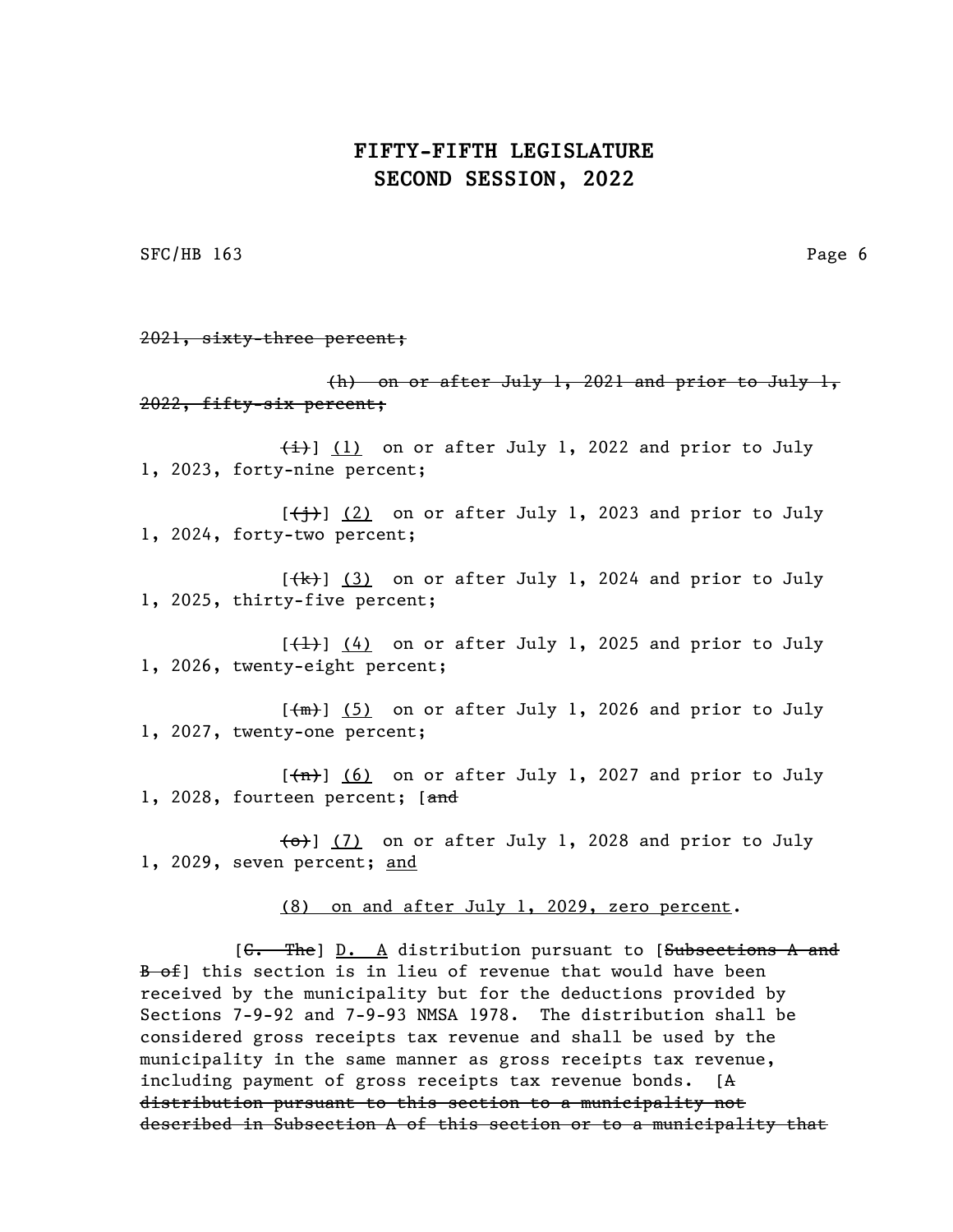SFC/HB 163 Page 7

has imposed a gross receipts tax through an ordinance that does not provide a deduction contained in the Gross Receipts and Compensating Tax Act shall not be made on or after July 1, 2029.

D. E. If the [reductions] changes made by this [2013] 2022 act to the distributions made pursuant to [Subsections A and B  $\theta$ ) this section impair the ability of a municipality to meet its principal or interest payment obligations for revenue bonds that are outstanding prior to July 1, [2013] 2022 and that are secured by the pledge of all or part of the municipality's revenue from the distribution made pursuant to this section, then the amount distributed pursuant to this section to that municipality shall be increased by an amount sufficient to meet the required payment; provided that the total amount distributed to that municipality pursuant to this section does not exceed the amount that would have been due that municipality pursuant to this section as it was in effect on June 30, [2013] 2022.

 $[E<sub>1</sub>]$   $\underline{F.}$  For the purposes of this section:

(1) "business locations attributable to the municipality" means business locations:

 $[\frac{1}{1}]$  (a) within the municipality;

 $[\frac{1}{2}]$  (b) on land owned by the state, commonly known as the "state fairgrounds", within the exterior boundaries of the municipality;

 $[\frac{(3)}{3}]$  (c) outside the boundaries of the municipality on land owned by the municipality; and

 $[\frac{4}{4}]$  (d) on an Indian reservation or pueblo grant in an area that is contiguous to the municipality and in which the municipality performs services pursuant to a contract between the municipality and the Indian tribe or Indian pueblo if:  $[(a)]$  1) the contract describes an area in which the municipality is required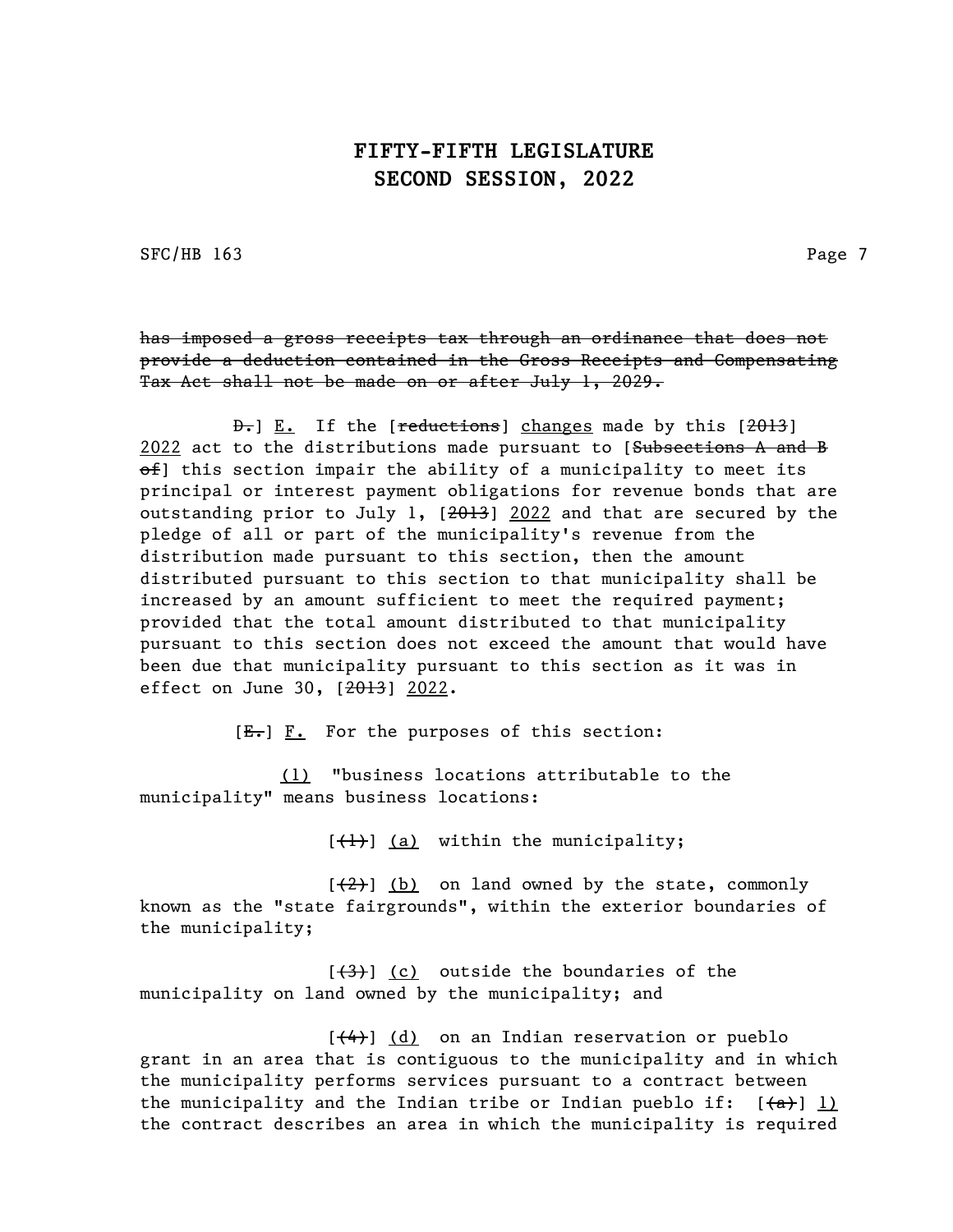SFC/HB 163 Page 8

to perform services and requires the municipality to perform services that are substantially the same as the services the municipality performs for itself; and  $(\theta)$  2) the governing body of the municipality has submitted a copy of the contract to the secretary;

(2) "maximum distribution" means:

(a) for a municipality that did not have in effect on June 30, 2019 a municipal hold harmless gross receipts tax, the total deductions claimed pursuant to Sections 7-9-92 and 7- 9-93 NMSA 1978 for the month by taxpayers from business locations attributable to the municipality multiplied by the sum of the combined rate of all municipal local option gross receipts taxes in effect in the municipality for the month plus one and two hundred twenty-five thousandths percent; and

(b) for a municipality not described in Subparagraph (a) of this paragraph, the total deductions claimed pursuant to Sections 7-9-92 and 7-9-93 NMSA 1978 for the month by taxpayers from business locations attributable to the municipality multiplied by the sum of the combined rate of all municipal local option gross receipts taxes in effect in the municipality on January 1, 2007 plus one and two hundred twenty-five thousandths percent; and

(3) "poverty level" means the percentage of persons in poverty, according to the most recent five-year American community survey, as published by the United States census bureau. For the purposes of determining the poverty level of a municipality, "poverty level" means the percentage of persons in poverty in a municipality, according to the most recent five-year American community survey, as published by the United States census bureau, that includes adequate data to make a determination as to the poverty level of the municipality.

[F.] G. A distribution pursuant to this section may be adjusted for a distribution made to a tax increment development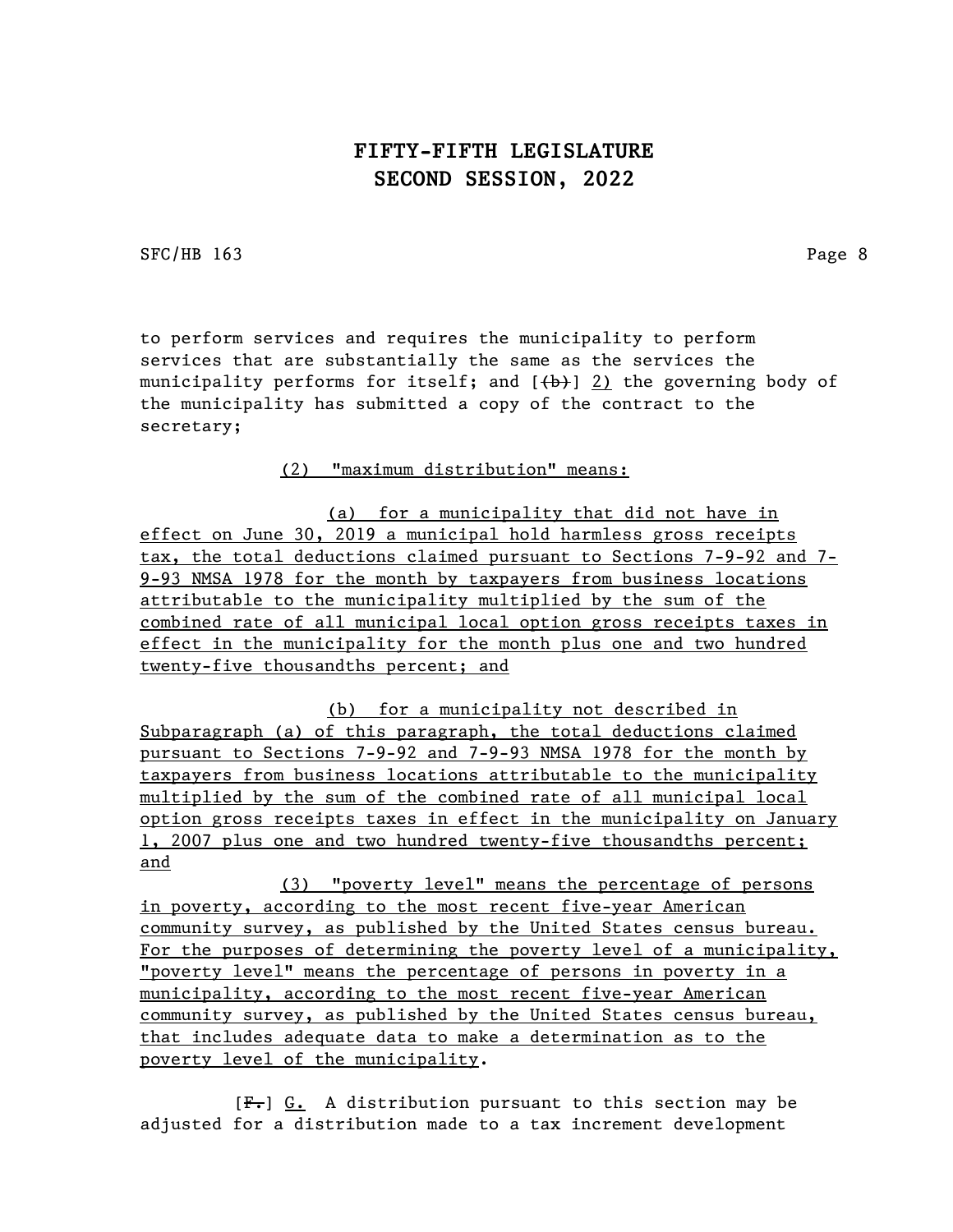SFC/HB 163 Page 9

district with respect to a portion of a gross receipts tax increment dedicated by a municipality pursuant to the Tax Increment for Development Act."

SECTION 2. Section 7-1-6.47 NMSA 1978 (being Laws 2004, Chapter 116, Section 2, as amended) is amended to read:

"7-1-6.47. DISTRIBUTION TO COUNTIES--OFFSET FOR FOOD DEDUCTION AND HEALTH CARE PRACTITIONER SERVICES DEDUCTION.--

A. For a county that [has not elected to impose] did not have in effect on June 30, 2019 a county hold harmless gross receipts tax through an ordinance and that has a population of less than forty-eight thousand according to the most recent federal decennial census, a distribution pursuant to Section 7-1-6.1 NMSA 1978 shall be made to  $[a]$  the county in an amount, subject to any increase or decrease made pursuant to Section 7-1-6.15 NMSA 1978, equal to the [sum of:

(1) the total deductions claimed pursuant to Section 7-9-92 NMSA 1978 for the month by taxpayers from business locations within a municipality in the county multiplied by the combined rate of all county local option gross receipts taxes in effect for the month that are imposed throughout the county;

(2) the total deductions claimed pursuant to Section 7-9-92 NMSA 1978 for the month by taxpayers from business locations in the county but not within a municipality multiplied by the combined rate of all county local option gross receipts taxes in effect for the month that are imposed in the county area not within a municipality;

(3) the total deductions claimed pursuant to Section 7-9-93 NMSA 1978 for the month by taxpayers from business locations within a municipality in the county multiplied by the combined rate of all county local option gross receipts taxes in effect for the month that are imposed throughout the county; and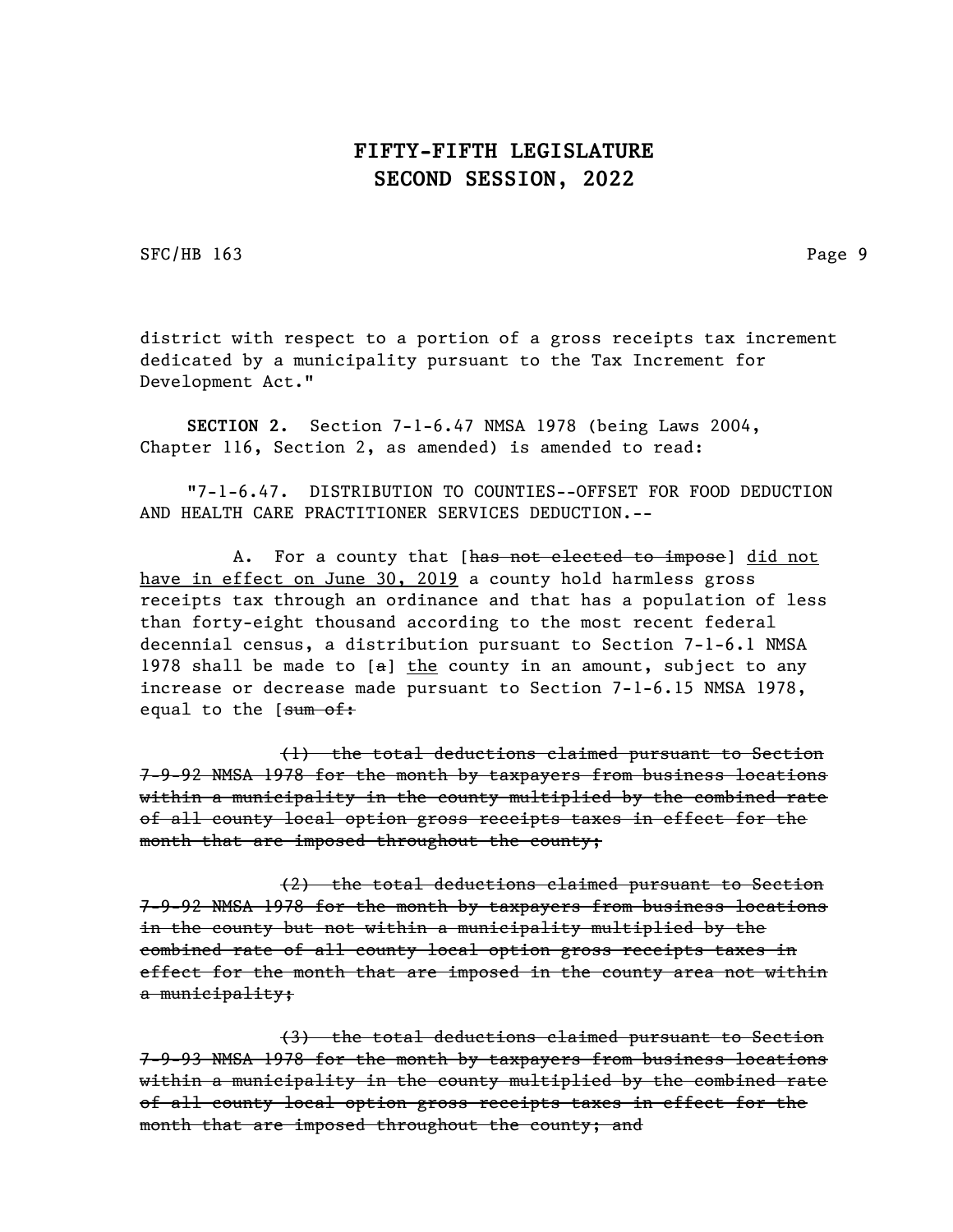SFC/HB 163 Page 10

(4) the total deductions claimed pursuant to Section 7-9-93 NMSA 1978 for the month by taxpayers from business locations in the county but not within a municipality multiplied by the combined rate of all county local option gross receipts taxes in effect for the month that are imposed in the county area not within a municipality] applicable maximum distribution for the county.

B. For a county not described in Subsection A of this section, a distribution pursuant to Section 7-1-6.1 NMSA 1978 shall be made to the county in an amount, subject to any increase or decrease made pursuant to Section 7-1-6.15 NMSA 1978, equal to the [sum of:

(1) the total deductions claimed pursuant to Section 7-9-92 NMSA 1978 for the month by taxpayers from business locations within a municipality in the county multiplied by the combined rate of all county local option gross receipts taxes in effect on January 1, 2007 that are imposed throughout the county in the following percentages:

(a) prior to July 1, 2015, one hundred percent;

(b) on or after July 1, 2015 and prior to July 1, 2016, ninety-four percent;

(c) on or after July 1, 2016 and prior to July 1, 2017, eighty-eight percent;

(d) on or after July 1, 2017 and prior to July 1, 2018, eighty-two percent;

(e) on or after July 1, 2018 and prior to July 1, 2019, seventy-six percent;

(f) on or after July 1, 2019 and prior to July 1, 2020, seventy percent;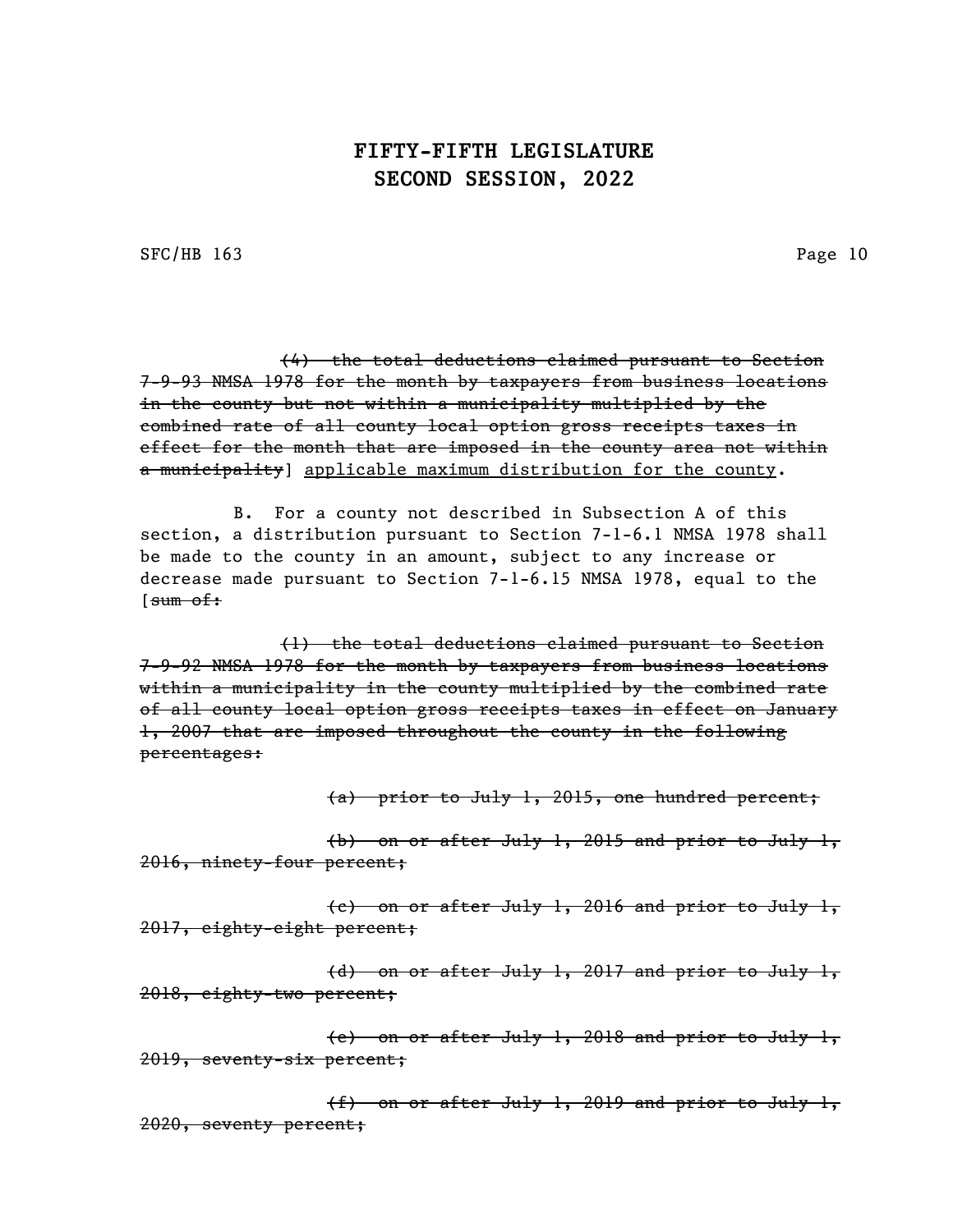SFC/HB 163 Page 11

 $(g)$  on or after July 1, 2020 and prior to July 1, 2021, sixty-three percent; (h) on or after July 1, 2021 and prior to July 1, 2022, fifty-six percent; (i) on or after July 1, 2022 and prior to July 1, 2023, forty-nine percent; (j) on or after July 1, 2023 and prior to July 1, 2024, forty-two percent; (k) on or after July 1, 2024 and prior to July 1, 2025, thirty-five percent; (l) on or after July 1, 2025 and prior to July 1, 2026, twenty-eight percent; (m) on or after July 1, 2026 and prior to July 1, 2027, twenty-one percent; (n) on or after July 1, 2027 and prior to July 1, 2028, fourteen percent; and (o) on or after July 1, 2028 and prior to July 1, 2029, seven percent; (2) the total deductions claimed pursuant to Section 7-9-92 NMSA 1978 for the month by taxpayers from business locations in the county but not within a municipality multiplied by the combined rate of all county local option gross receipts taxes in effect on January 1, 2007 that are imposed in the county area not

within a municipality in the following percentages:

(a) prior to July 1, 2015, one hundred percent;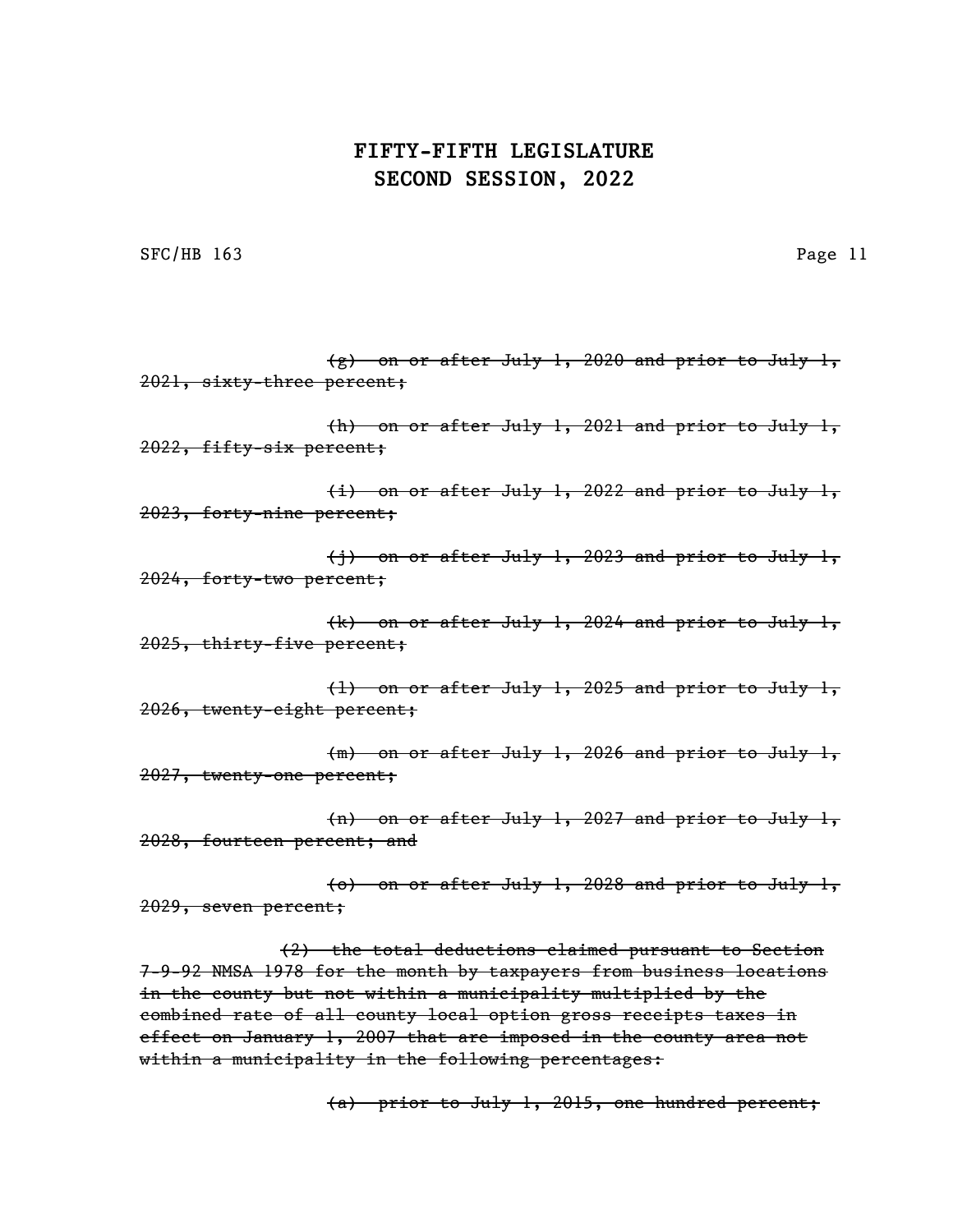SFC/HB 163 Page 12

(b) on or after July 1, 2015 and prior to July 1, 2016, ninety-four percent; (c) on or after July 1, 2016 and prior to July 1, 2017, eighty-eight percent; (d) on or after July 1, 2017 and prior to July 1, 2018, eighty-two percent; (e) on or after July 1, 2018 and prior to July 1, 2019, seventy-six percent; (f) on or after July 1, 2019 and prior to July 1, 2020, seventy percent; (g) on or after July 1, 2020 and prior to July 1, 2021, sixty-three percent; (h) on or after July 1, 2021 and prior to July 1, 2022, fifty-six percent; (i) on or after July 1, 2022 and prior to July 1, 2023, forty-nine percent; (j) on or after July 1, 2023 and prior to July 1, 2024, forty-two percent; (k) on or after July 1, 2024 and prior to July 1, 2025, thirty-five percent; (l) on or after July 1, 2025 and prior to July 1, 2026, twenty-eight percent; (m) on or after July 1, 2026 and prior to July 1, 2027, twenty-one percent;

(n) on or after July 1, 2027 and prior to July 1,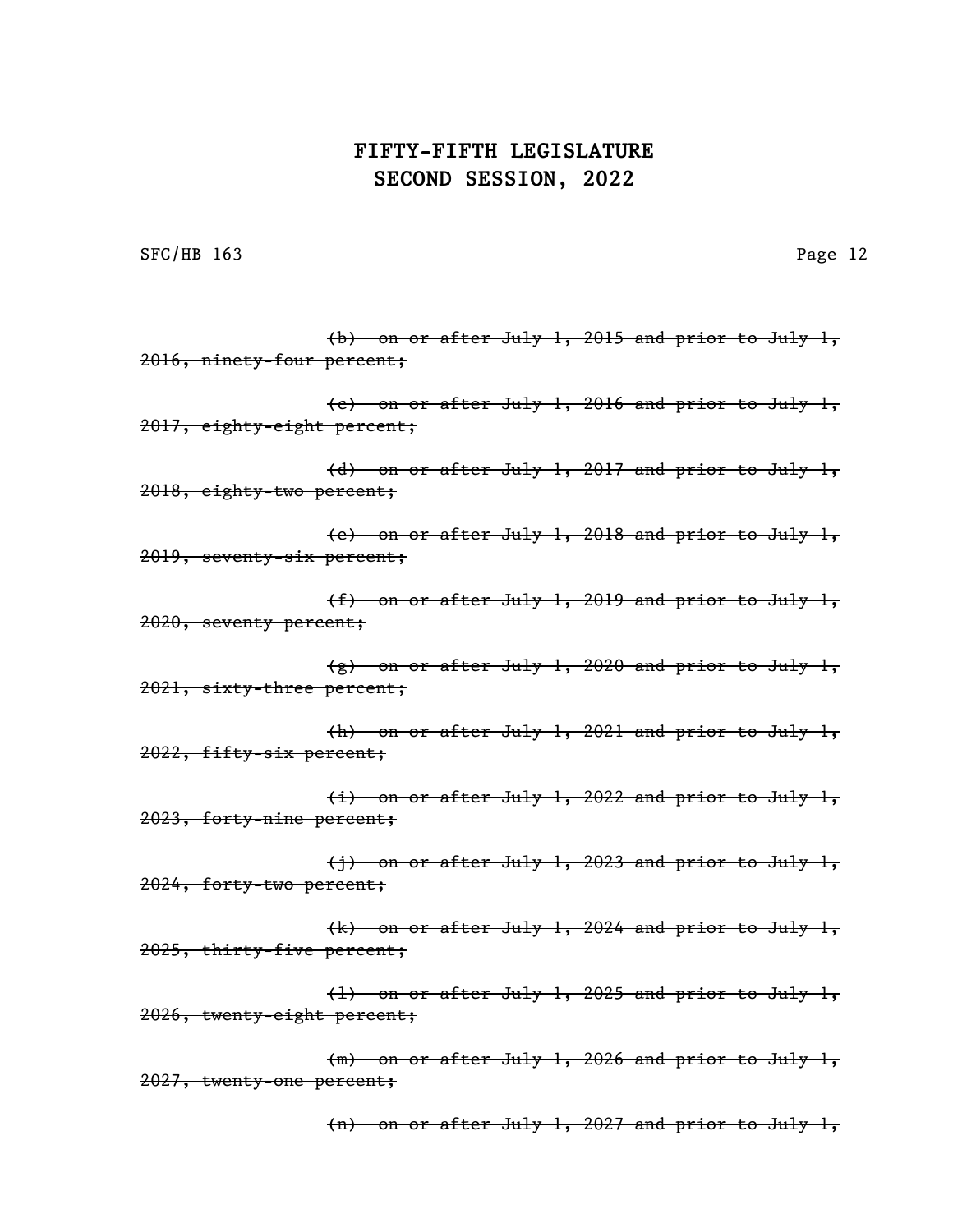SFC/HB 163 Page 13

2028, fourteen percent; and

(o) on or after July 1, 2028 and prior to July 1, 2029, seven percent;

(3) the total deductions claimed pursuant to Section 7-9-93 NMSA 1978 for the month by taxpayers from business locations within a municipality in the county multiplied by the combined rate of all county local option gross receipts taxes in effect on January 1, 2007 that are imposed throughout the county in the following percentages:

(a) prior to July 1, 2015, one hundred percent;

(b) on or after July 1, 2015 and prior to July 1, 2016, ninety-four percent;

(c) on or after July 1, 2016 and prior to July 1, 2017, eighty-eight percent;

(d) on or after July 1, 2017 and prior to July 1, 2018, eighty-two percent;

(e) on or after July 1, 2018 and prior to July 1, 2019, seventy-six percent;

(f) on or after July 1, 2019 and prior to July 1, 2020, seventy percent;

(g) on or after July 1, 2020 and prior to July 1, 2021, sixty-three percent;

(h) on or after July 1, 2021 and prior to July 1, 2022, fifty-six percent;

(i) on or after July 1, 2022 and prior to July 1, 2023, forty-nine percent;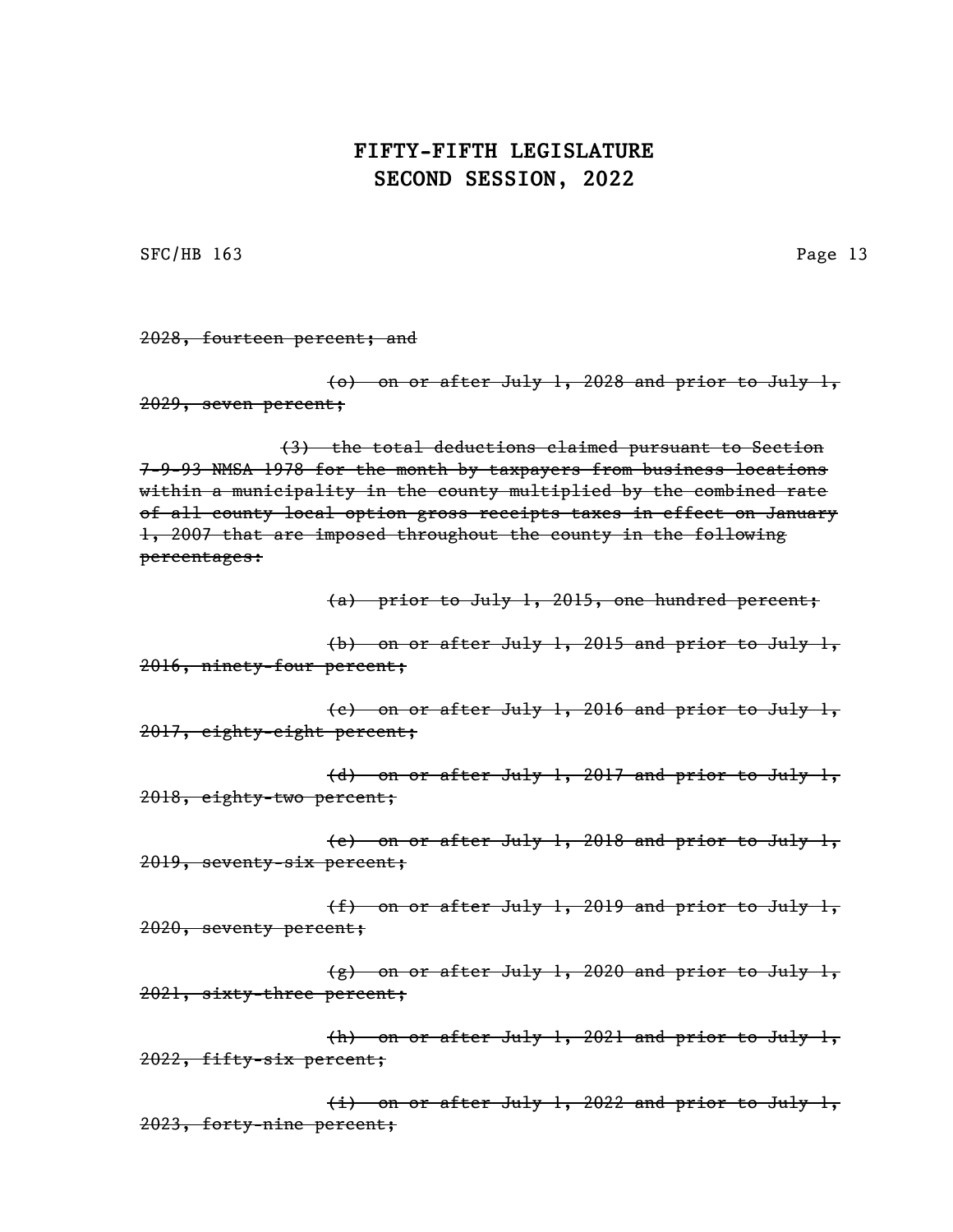SFC/HB 163 Page 14

 $(i)$  on or after July 1, 2023 and prior to July 1, 2024, forty-two percent; (k) on or after July 1, 2024 and prior to July 1, 2025, thirty-five percent; (l) on or after July 1, 2025 and prior to July 1,

2026, twenty-eight percent;

(m) on or after July 1, 2026 and prior to July 1, 2027, twenty-one percent;

(n) on or after July 1, 2027 and prior to July 1, 2028, fourteen percent; and

(o) on or after July 1, 2028 and prior to July 1, 2029, seven percent; and

(4) the total deductions claimed pursuant to Section 7-9-93 NMSA 1978 for the month by taxpayers from business locations in the county but not within a municipality multiplied by the combined rate of all county local option gross receipts taxes in effect on January 1, 2007 that are imposed in the county area not within a municipality in] applicable maximum distribution multiplied by the following percentages:

 $(4)$  prior to July 1, 2015, one hundred percent;

(b) on or after July 1, 2015 and prior to July 1, 2016, ninety-four percent;

(c) on or after July 1, 2016 and prior to July 1, 2017, eighty-eight percent;

(d) on or after July 1, 2017 and prior to July 1, 2018, eighty-two percent;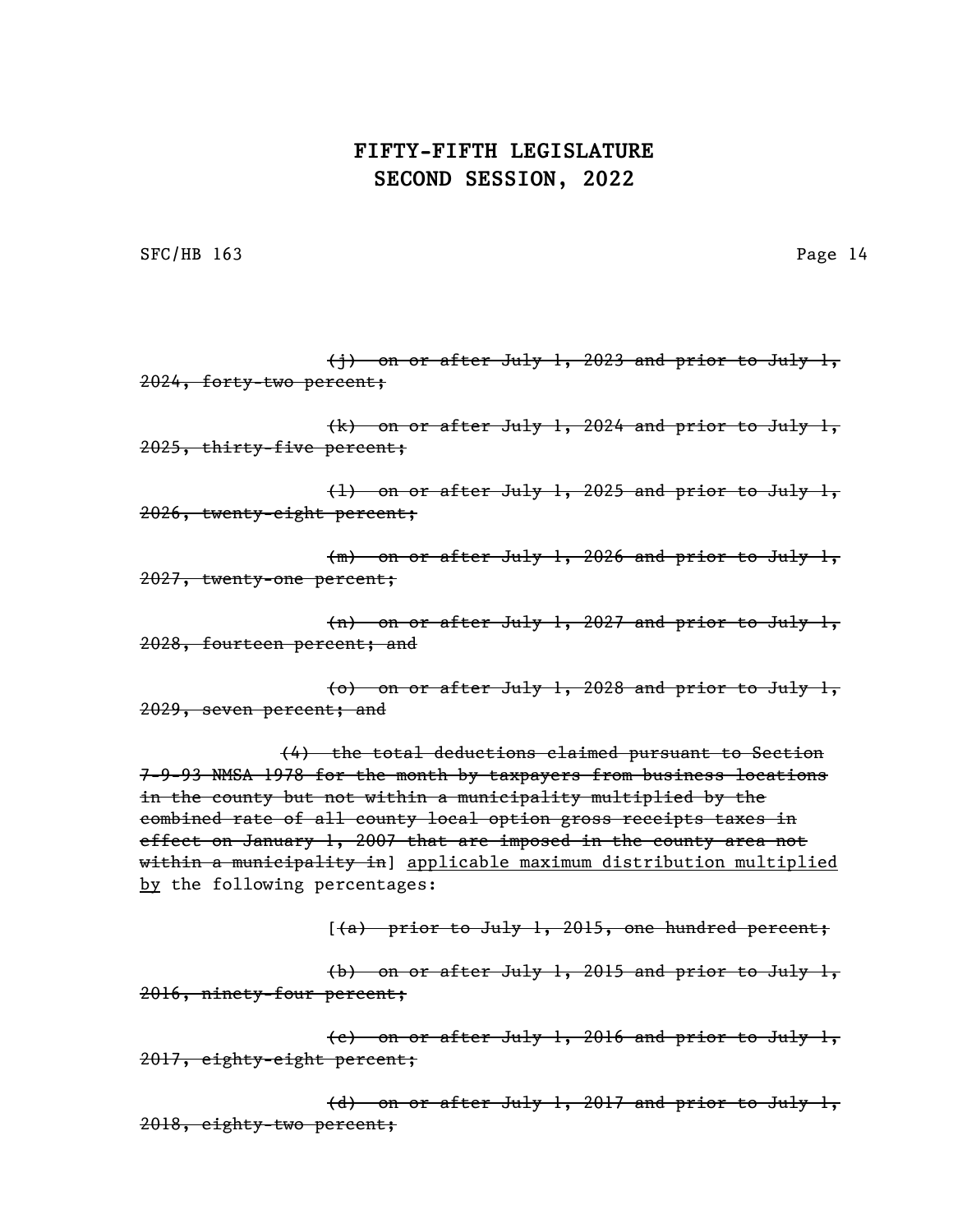SFC/HB 163 Page 15

(e) on or after July 1, 2018 and prior to July 1, 2019, seventy-six percent; (f) on or after July 1, 2019 and prior to July 1, 2020, seventy percent; (g) on or after July 1, 2020 and prior to July 1, 2021, sixty-three percent;  $\{\hbox{h}\}\$  (1) on or after July 1, 2021 and prior to July 1, 2022, fifty-six percent;  $[\frac{1}{1}]$  (2) on or after July 1, 2022 and prior to July 1, 2023, forty-nine percent;  $[\frac{+}{+}]$  (3) on or after July 1, 2023 and prior to July 1, 2024, forty-two percent;  $[\frac{1}{k}]$  (4) on or after July 1, 2024 and prior to July 1, 2025, thirty-five percent;  $[\frac{1}{1}]$  (5) on or after July 1, 2025 and prior to July 1, 2026, twenty-eight percent;  $[\frac{m}{m}]$  (6) on or after July 1, 2026 and prior to July 1, 2027, twenty-one percent;  $[\frac{\pi}{1}]$  (7) on or after July 1, 2027 and prior to July 1, 2028, fourteen percent; [and  $\left\{\Theta\right\}$  (8) on or after July 1, 2028 and prior to July 1, 2029, seven percent; and (9) on and after July 1, 2029, zero percent. C. [The]  $\underline{A}$  distribution pursuant to [Subsections A and B

 $\theta$ ) this section is in lieu of revenue that would have been received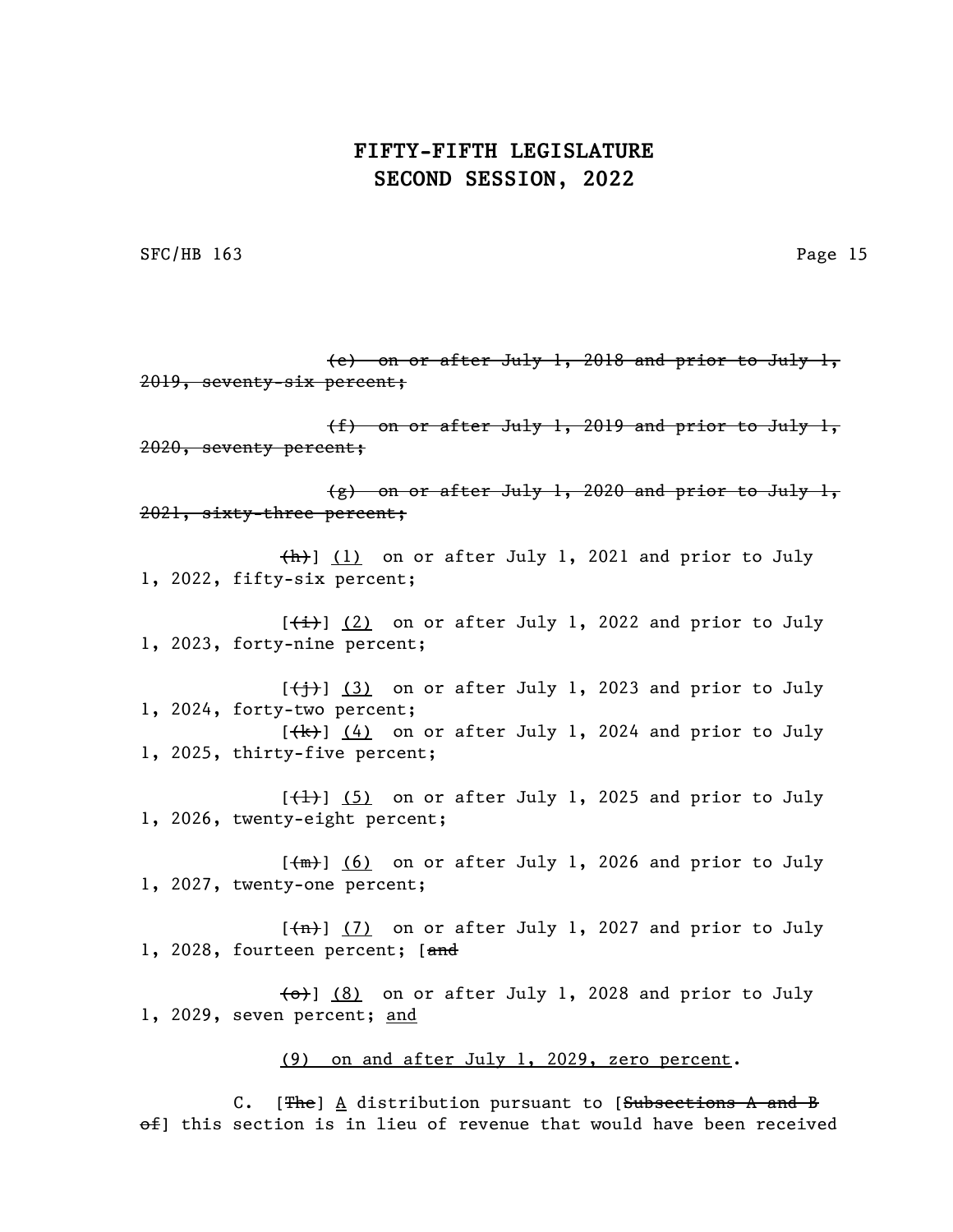SFC/HB 163 Page 16

by the county but for the deductions provided by Sections 7-9-92 and 7-9-93 NMSA 1978. The distribution shall be considered gross receipts tax revenue and shall be used by the county in the same manner as gross receipts tax revenue, including payment of gross receipts tax revenue bonds. [A distribution pursuant to this section to a county not described in Subsection A of this section or to a county that has imposed a gross receipts tax through an ordinance that does not provide a deduction contained in the Gross Receipts and Compensating Tax Act shall not be made on or after July  $\pm$ , 2029.]

D. If the [reductions] changes made by this [2013] 2022 act to the distributions made pursuant to  $[Subsections A and B of]$ this section impair the ability of a county to meet its principal or interest payment obligations for revenue bonds that are outstanding prior to July 1, [2013] 2022 and that are secured by the pledge of all or part of the county's revenue from the distribution made pursuant to this section, then the amount distributed pursuant to this section to that county shall be increased by an amount sufficient to meet the required payment; provided that the total amount distributed to that county pursuant to this section does not exceed the amount that would have been due that county pursuant to this section as it was in effect on June 30,  $[2013]$  2022.

E. A distribution pursuant to this section may be adjusted for a distribution made to a tax increment development district with respect to a portion of a gross receipts tax increment dedicated by a county pursuant to the Tax Increment for Development Act.

F. For the purposes of this section, "maximum distribution" means:

(1) for a county that did not have in effect on June 30, 2019 a county hold harmless gross receipts tax and that has a population of less than forty-eight thousand according to the most recent federal decennial census, the sum of:

(a) the total deductions claimed pursuant to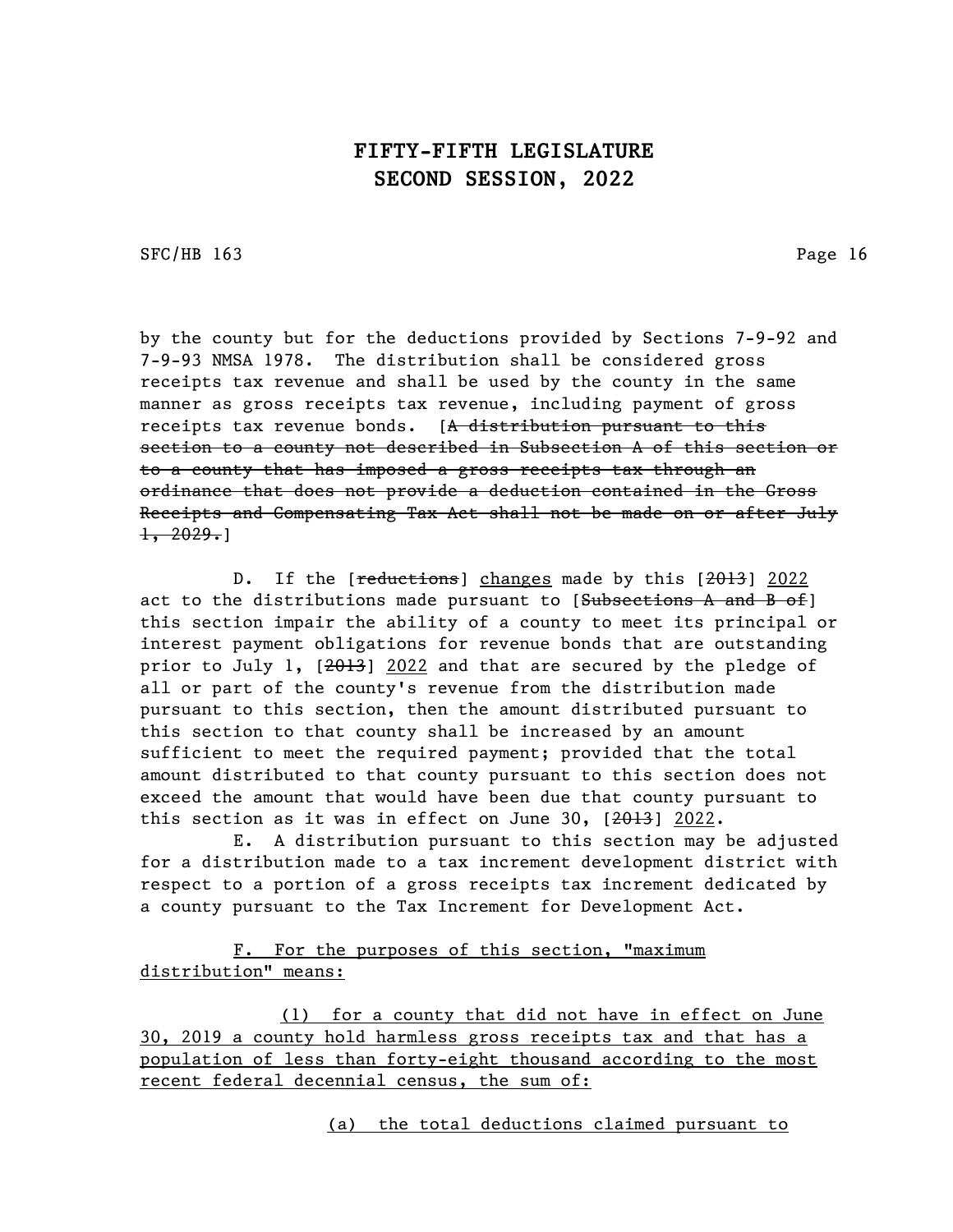SFC/HB 163 Page 17

Sections 7-9-92 and 7-9-93 NMSA 1978 for the month by taxpayers from business locations within a municipality in the county multiplied by the combined rate of all county local option gross receipts taxes in effect for the month that are imposed throughout the county; and

(b) the total deductions claimed pursuant to Sections 7-9-92 and 7-9-93 NMSA 1978 for the month by taxpayers from business locations in the county but not within a municipality multiplied by the combined rate of all county local option gross receipts taxes in effect for the month that are imposed in the county area not within a municipality; and

(2) for a county not described in Paragraph (1) of this subsection, the sum of:

(a) the total deductions claimed pursuant to Sections 7-9-92 and 7-9-93 NMSA 1978 for the month by taxpayers from business locations within a municipality in the county multiplied by the combined rate of all county local option gross receipts taxes in effect on January 1, 2007 that are imposed throughout the county; and

(b) the total deductions claimed pursuant to Sections 7-9-92 and 7-9-93 NMSA 1978 for the month by taxpayers from business locations in the county but not within a municipality multiplied by the combined rate of all county local option gross receipts taxes in effect on January 1, 2007 that are imposed in the county area not within a municipality."

SECTION 3. A new section of the Income Tax Act is enacted to read:

"[NEW MATERIAL] 2021 INCOME TAX REBATE.--

A. A resident who is not a dependent of another individual is eligible for a tax rebate of:

(1) five hundred dollars (\$500) for heads of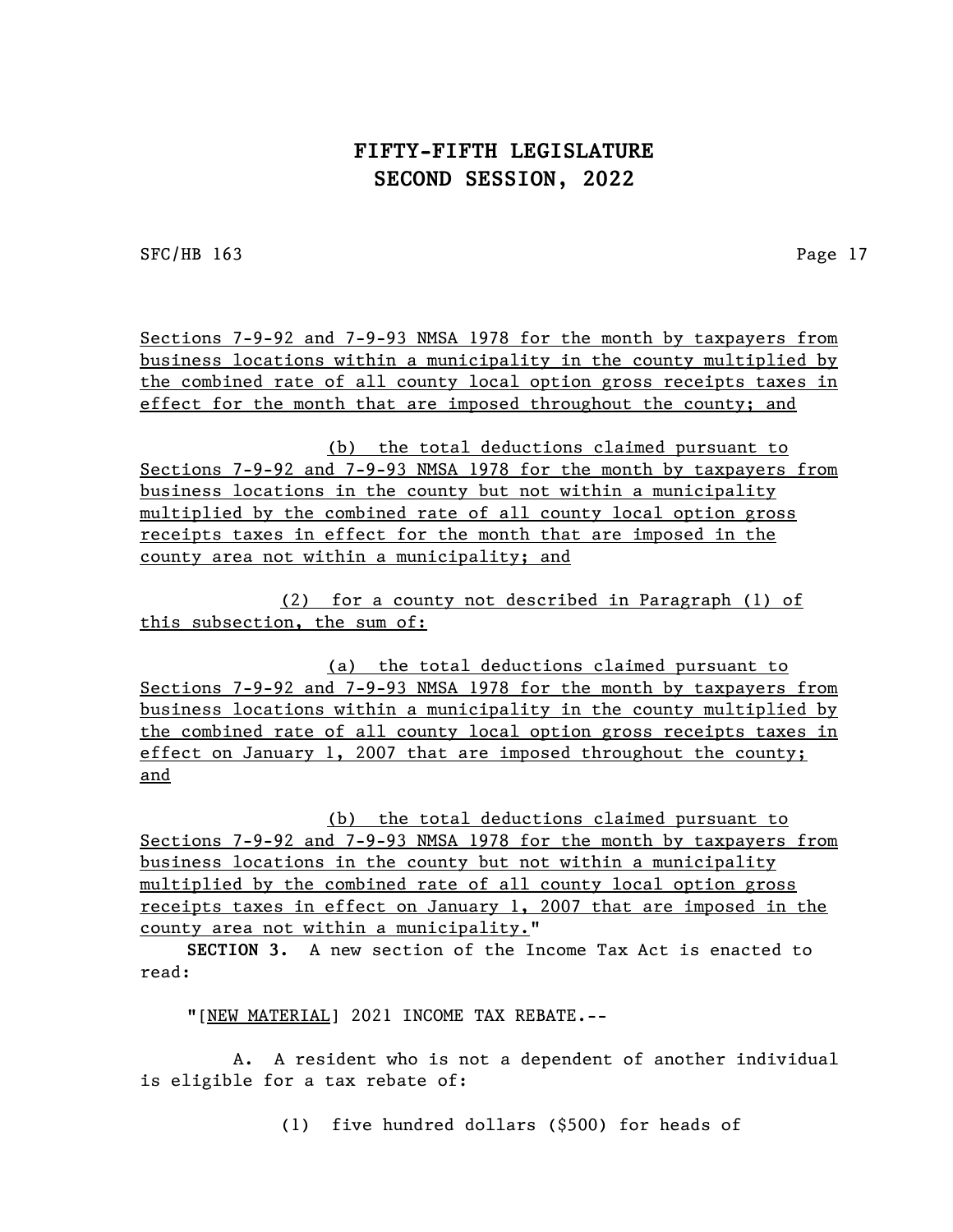SFC/HB 163 Page 18

household, surviving spouses and married individuals filing joint returns with adjusted gross income of less than one hundred fifty thousand dollars (\$150,000); and

(2) two hundred fifty dollars (\$250) for single individuals and married individuals filing separate returns with adjusted gross income of less than seventy-five thousand dollars (\$75,000).

B. The rebate provided by this section may be deducted from the taxpayer's New Mexico income tax liability for taxable year 2021.

C. If the amount of rebate exceeds the taxpayer's income tax liability, the excess shall be refunded to the taxpayer.

D. The department may require a taxpayer to claim the rebate provided by this section on forms and in a manner required by the department.

E. The rebate provided by this section shall not be allowed after June 30, 2023."

SECTION 4. A new section of the Income Tax Act is enacted to read:

"[NEW MATERIAL] CHILD INCOME TAX CREDIT.--

A. For taxable years beginning January 1, 2023 and prior to January 1, 2032, a taxpayer who is a resident and is not a dependent of another individual may apply for, and the department may allow, a credit against the taxpayer's tax liability imposed pursuant to the Income Tax Act for each qualifying child of the taxpayer. The tax credit provided by this section may be referred to as the "child income tax credit".

B. The child income tax credit may be claimed as shown in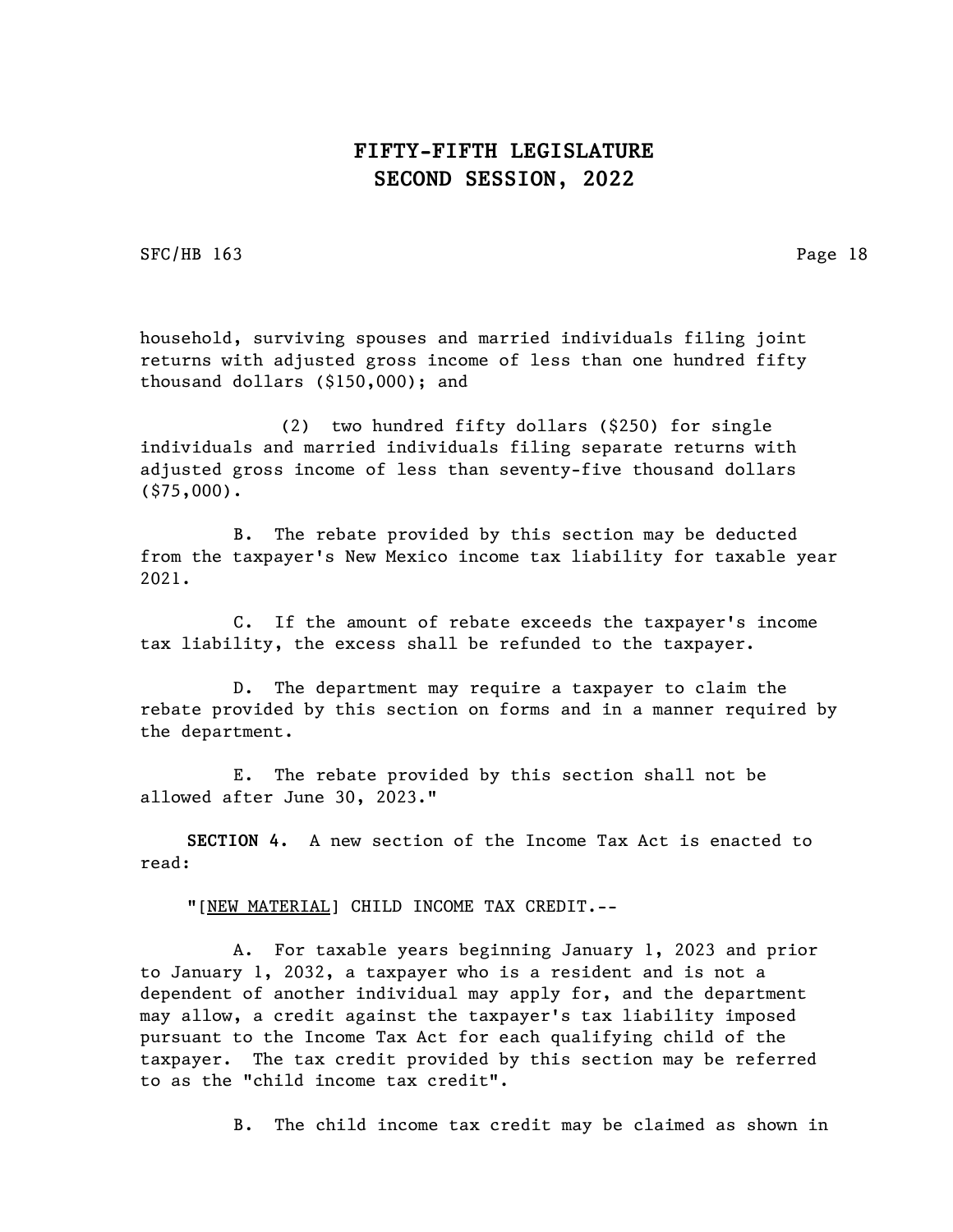SFC/HB 163 Page 19

the following table:

| Adjusted gross income is | Amount of credit per |
|--------------------------|----------------------|
| But not over             | qualifying child is  |
| \$25,000                 | \$175                |
| 50,000                   | 150                  |
| 75,000                   | 125                  |
| 100,000                  | 100                  |
| 200,000                  | 75                   |
| 350,000                  | 50                   |
|                          | 25.                  |
|                          |                      |

C. If a taxpayer's adjusted gross income is less than zero, the taxpayer may claim a tax credit in the amount shown in the first row of the table provided in Subsection B of this section.

D. To receive a child income tax credit, a taxpayer shall apply to the department on forms and in the manner prescribed by the department.

E. That portion of a child income tax credit that exceeds a taxpayer's tax liability in the taxable year in which the credit is claimed shall be refunded.

F. Married individuals filing separate returns for a taxable year for which they could have filed a joint return may each claim only one-half of the child income tax credit that would have been claimed on a joint return.

G. A taxpayer allowed a tax credit pursuant to this section shall report the amount of the credit to the department in a manner required by the department.

H. The department shall compile an annual report on the child income tax credit that shall include the number of taxpayers approved by the department to receive the credit, the aggregate amount of credits approved and any other information necessary to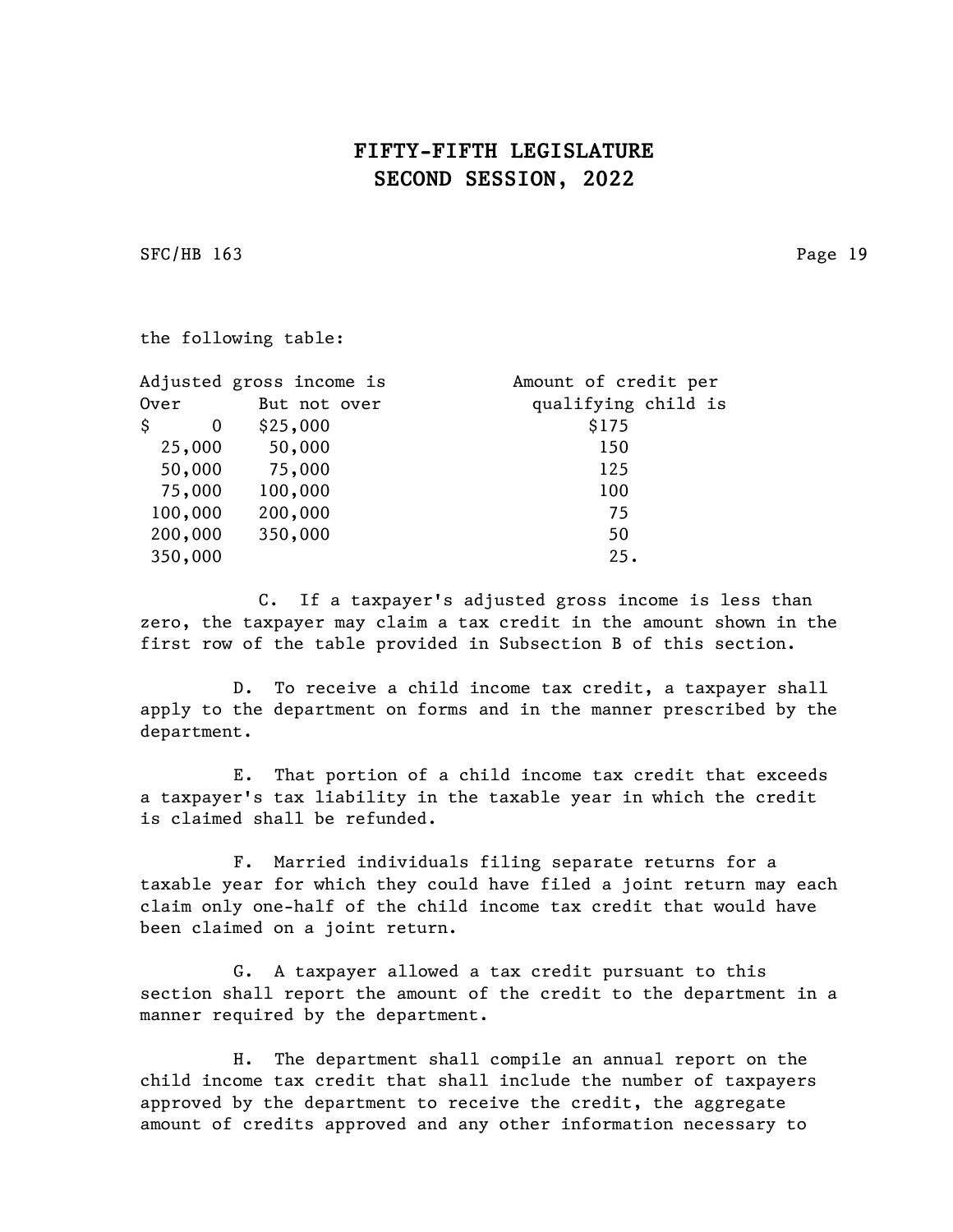SFC/HB 163 Page 20

evaluate the effectiveness of the credit. The department shall compile and present the annual report to the revenue stabilization and tax policy committee and the legislative finance committee with an analysis of the cost of the tax credit.

I. As used in this section, "qualifying child" means "qualifying child" as defined by Section 152(c) of the Internal Revenue Code, as that section may be amended or renumbered, but includes any minor child or stepchild of the taxpayer who would be a qualifying child for federal income tax purposes if the public assistance contributing to the support of the child or stepchild was considered to have been contributed by the taxpayer."

SECTION 5. A new section of the Income Tax Act is enacted to read:

"[NEW MATERIAL] EXEMPTION--ARMED FORCES RETIREMENT PAY.--

A. An individual who is an armed forces retiree may claim an exemption in the following amounts of military retirement pay includable, except for this exemption, in net income:

(1) for taxable year 2022, ten thousand dollars (\$10,000);

(2) for taxable year 2023, twenty thousand dollars (\$20,000); and

(3) for taxable years 2024 through 2026, thirty thousand dollars (\$30,000).

B. As used in this section, "armed forces retiree" means a former member of the armed forces of the United States who has qualified by years of service or disability to separate from military service with lifetime benefits."

SECTION 6. A new section of the Income Tax Act is enacted to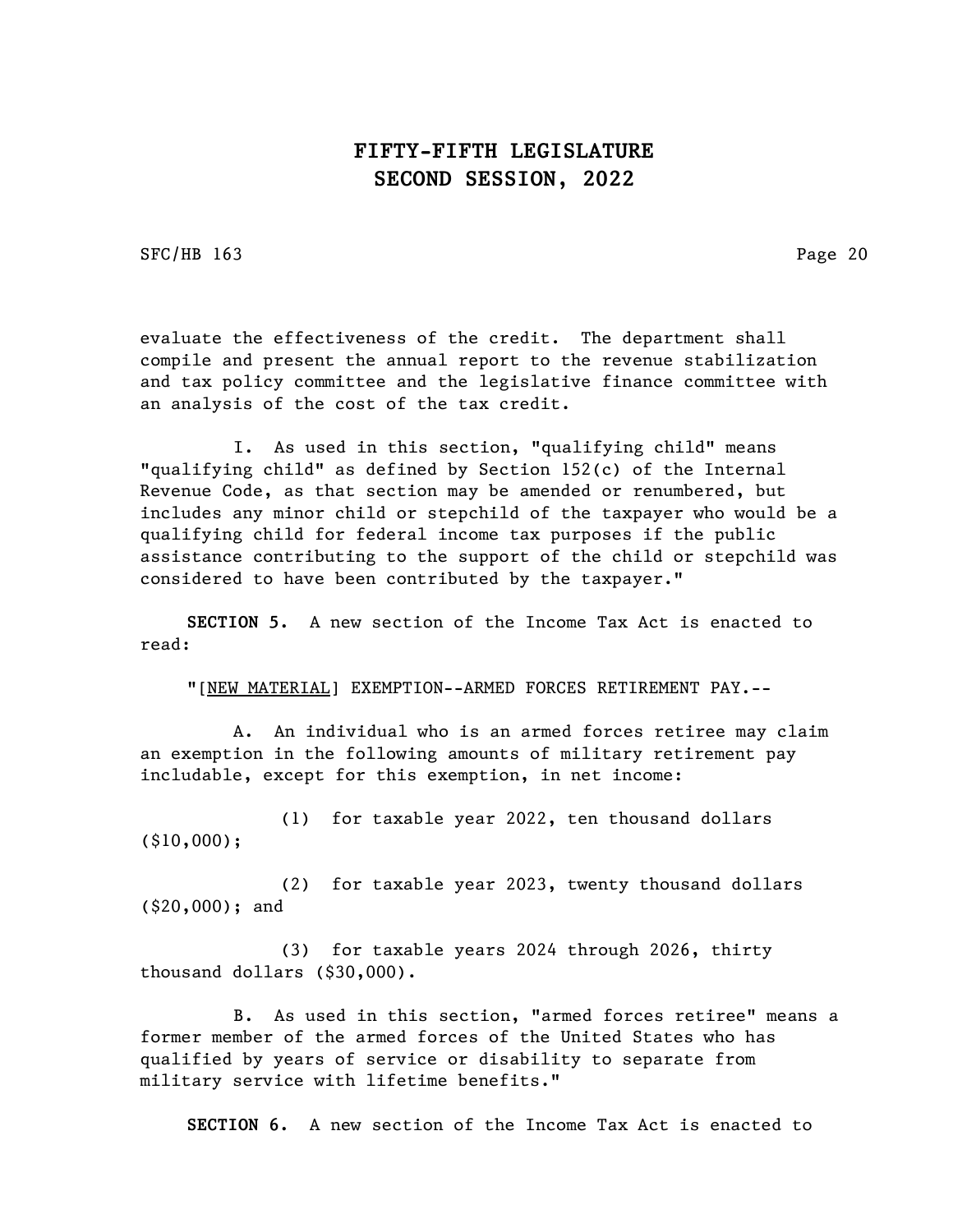SFC/HB 163 Page 21

read:

"[NEW MATERIAL] EXEMPTION--SOCIAL SECURITY INCOME.--An individual may claim an exemption in an amount equal to the amount included in adjusted gross income pursuant to Section 86 of the Internal Revenue Code, as that section may be amended or renumbered, of income includable except for this exemption in net income; provided that the individual's adjusted gross income shall not exceed:

A. seventy-five thousand dollars (\$75,000) for married individuals filing separate returns;

B. one hundred fifty thousand dollars (\$150,000) for heads of household, surviving spouses and married individuals filing joint returns; and

C. one hundred thousand dollars (\$100,000) for single individuals."

SECTION 7. Section 7-2-18.31 NMSA 1978 (being Laws 2020, Chapter 13, Section 1) is amended to read:

"7-2-18.31. NEW SOLAR MARKET DEVELOPMENT INCOME TAX CREDIT.--

A. For taxable years prior to January 1, [2028] 2032, a taxpayer who is not a dependent of another individual and who, on or after March 1, 2020, purchases and installs a solar thermal system or a photovoltaic system in a residence, business or agricultural enterprise in New Mexico owned by that taxpayer, may apply for, and the department may allow, a credit against the taxpayer's tax liability imposed pursuant to the Income Tax Act in an amount provided in Subsection C of this section. The tax credit provided by this section may be referred to as the "new solar market development income tax credit".

B. The purpose of the new solar market development income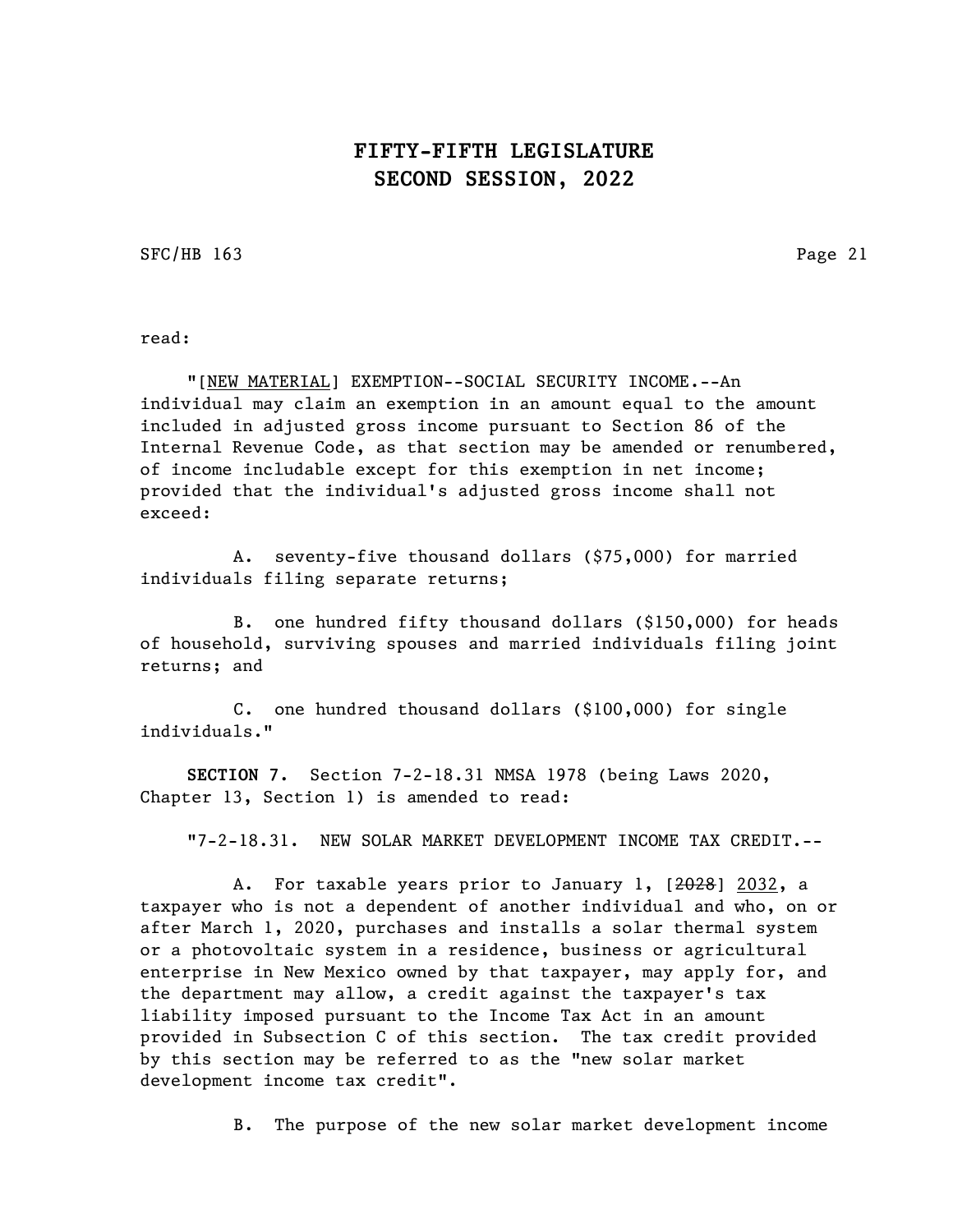SFC/HB 163 Page 22

tax credit is to encourage the installation of solar thermal and photovoltaic systems in residences, businesses and agricultural enterprises.

C. The department may allow a new solar market development income tax credit of ten percent of the purchase and installation costs of a solar thermal or photovoltaic system.

D. The new solar market development income tax credit shall not exceed six thousand dollars (\$6,000) per taxpayer per taxable year. The department shall allow a tax credit only for solar thermal and photovoltaic systems certified pursuant to Subsection E of this section.

E. A taxpayer shall apply for certification of eligibility for the new solar market development income tax credit from the energy, minerals and natural resources department on forms and in the manner prescribed by that department. The aggregate amount of credits that may be certified as eligible in any calendar year is [eight million dollars (\$8,000,000)] twelve million dollars (\$12,000,000). Completed applications shall be considered in the order received. Applications for certification received after this limitation has been met in a calendar year shall not be approved. The application shall include proof of purchase and installation of a solar thermal or photovoltaic system, that the system meets technical specifications and requirements relating to safety, code and standards compliance, solar collector orientation and sun exposure, minimum system sizes, system applications and lists of eligible components and any additional information that the energy, minerals and natural resources department may require to determine eligibility for the credit. A dated certificate of eligibility shall be issued to the taxpayer providing the amount of the new solar market development income tax credit for which the taxpayer is eligible and the taxable year in which the credit may be claimed. A certificate of eligibility for a new solar market development income tax credit may be sold, exchanged or otherwise transferred to another taxpayer for the full value of the credit. The parties to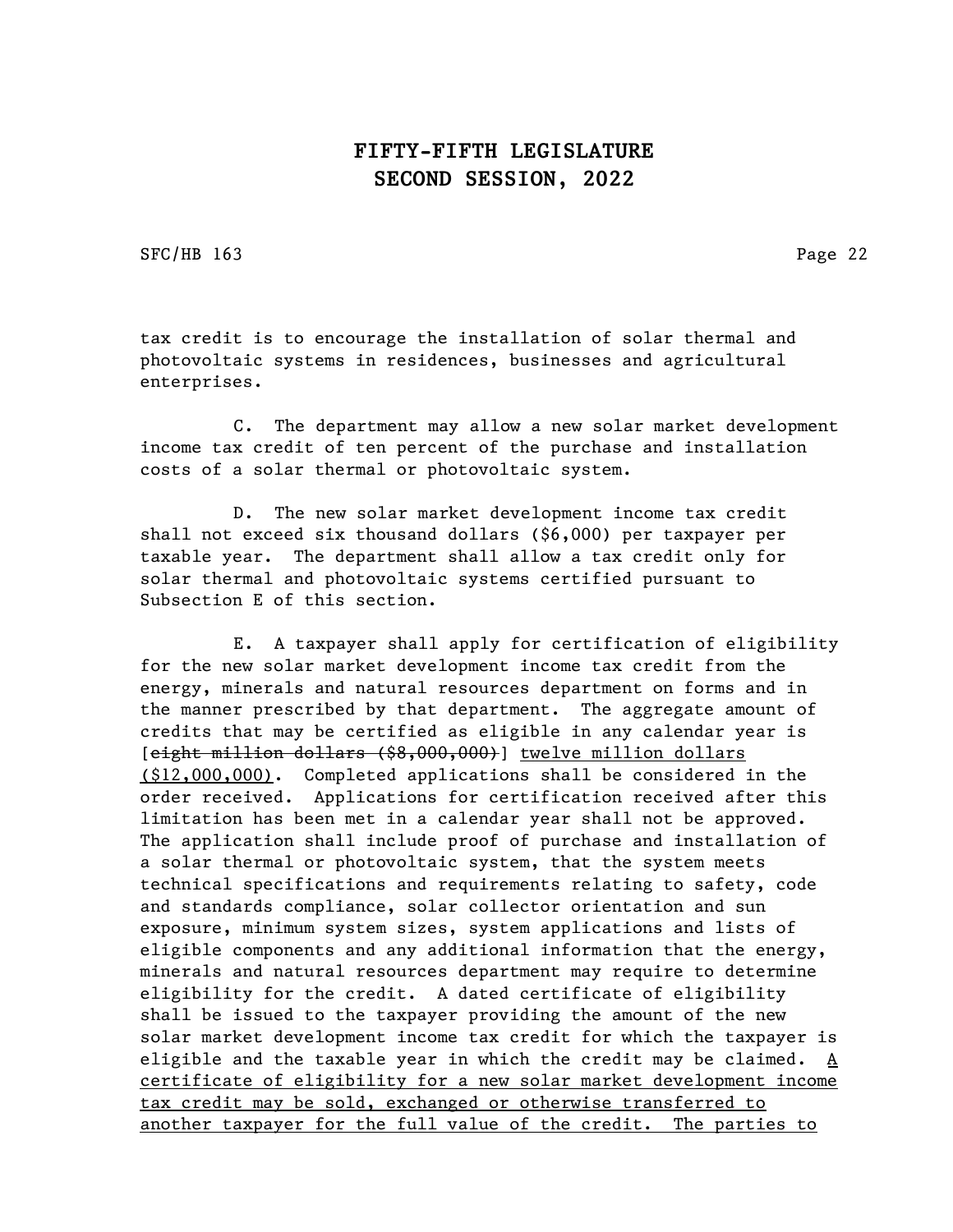SFC/HB 163 Page 23

#### such a transaction shall notify the department of the sale, exchange or transfer within ten days of the sale, exchange or transfer.

F. A taxpayer may claim a new solar market development income tax credit for the taxable year in which the taxpayer purchases and installs a solar thermal or photovoltaic system. To receive a new solar market development income tax credit, a taxpayer shall apply to the department on forms and in the manner prescribed by the department within twelve months following the calendar year in which the system was installed. The application shall include a certification made pursuant to Subsection E of this section.

G. That portion of a new solar market development income tax credit that exceeds a taxpayer's tax liability in the taxable year in which the credit is claimed [may be carried forward for a maximum of five consecutive taxable years] shall be refunded to the taxpayer.

H. Married individuals filing separate returns for a taxable year for which they could have filed a joint return may each claim only one-half of the new solar market development income tax credit that would have been claimed on a joint return.

I. A taxpayer may be allocated the right to claim a new solar market development income tax credit in proportion to the taxpayer's ownership interest if the taxpayer owns an interest in a business entity that is taxed for federal income tax purposes as a partnership or limited liability company and that business entity has met all of the requirements to be eligible for the credit. The total credit claimed by all members of the partnership or limited liability company shall not exceed the allowable credit pursuant to this section.

J. A taxpayer allowed a tax credit pursuant to this section shall report the amount of the credit to the taxation and revenue department in a manner required by that department.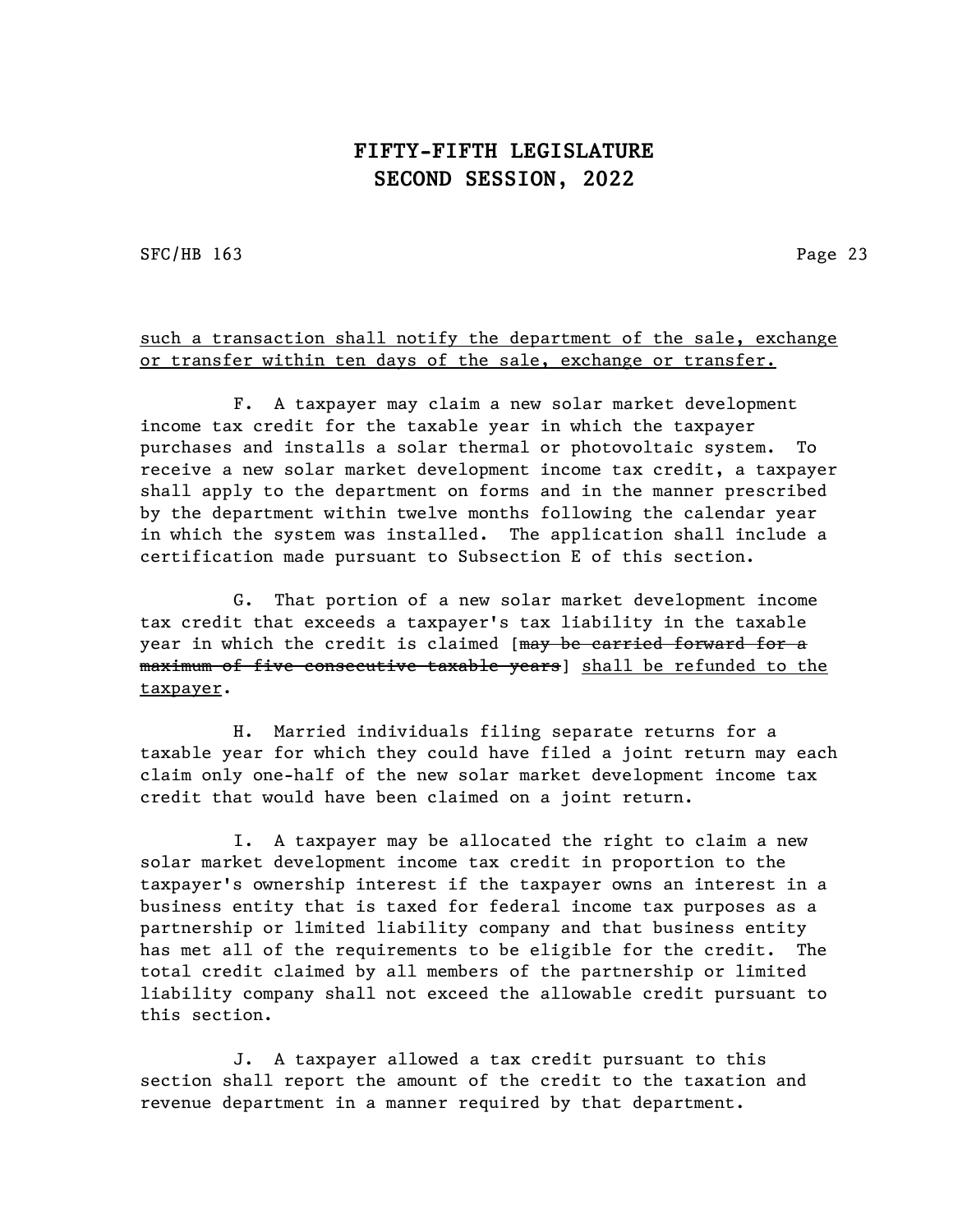SFC/HB 163 Page 24

K. The taxation and revenue department shall compile an annual report on the new solar market development income tax credit that shall include the number of taxpayers approved by the department to receive the credit, the aggregate amount of credits approved and any other information necessary to evaluate the credit. The department shall present the report to the revenue stabilization and tax policy committee and the legislative finance committee with an analysis of the cost of the tax credit.

L. As used in this section:

(1) "photovoltaic system" means an energy system that collects or absorbs sunlight for conversion into electricity; and

(2) "solar thermal system" means an energy system that collects or absorbs solar energy for conversion into heat for the purposes of space heating, space cooling or water heating."

SECTION 8. Section 7-9-3 NMSA 1978 (being Laws 1978, Chapter 46, Section 1, as amended by Laws 2021, Chapter 65, Section 11 and by Laws 2021, Chapter 66, Section 1) is amended to read:

"7-9-3. DEFINITIONS.--As used in the Gross Receipts and Compensating Tax Act:

A. "buying" or "selling" means a transfer of property for consideration or the performance of service for consideration;

B. "department" means the taxation and revenue department, the secretary of taxation and revenue or an employee of the department exercising authority lawfully delegated to that employee by the secretary;

C. "digital good" means a digital product delivered electronically, including software, music, photography, video, reading material, an application and a ringtone;

D. "disclosed agency" means an agent receiving money on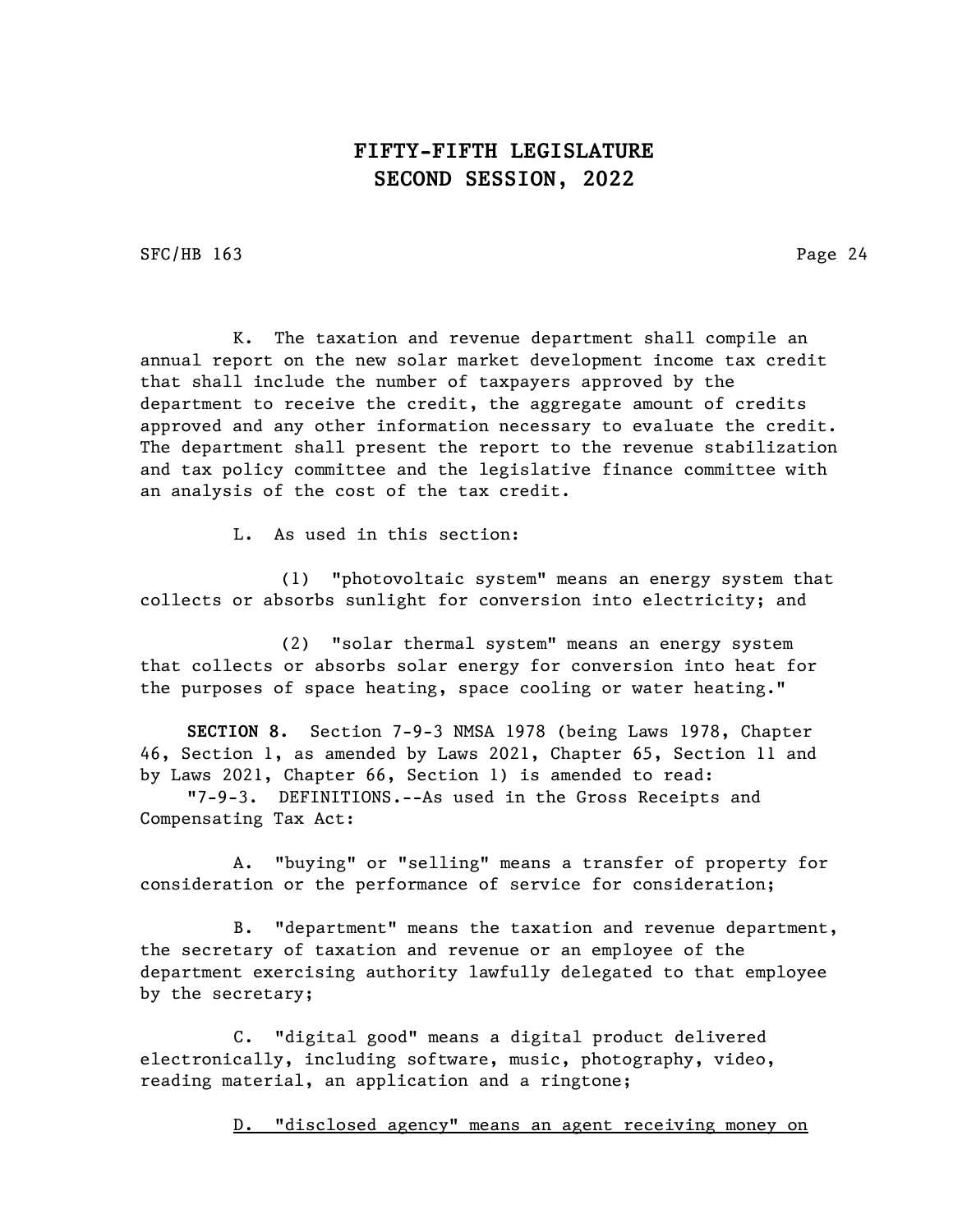SFC/HB 163 Page 25

behalf of a principal if the agent or the agent's principal disclosed the agency relationship to a third party from which the agent receives money, or if the third party otherwise has actual knowledge that the agent receives money on behalf of the principal;

 $[\frac{\theta}{\theta}]$  E. "financial corporation" means a savings and loan association or an incorporated savings and loan company, trust company, mortgage banking company, consumer finance company or other financial corporation;

[E.] F. "initial use" or "initially used" means the first employment for the intended purpose and does not include the following activities:

(1) observation of tests conducted by the performer of services;

(2) participation in progress reviews, briefings, consultations and conferences conducted by the performer of services;

(3) review of preliminary drafts, drawings and other materials prepared by the performer of services;

(4) inspection of preliminary prototypes developed by the performer of services; or

(5) similar activities;

[F.] G. "lease" or "leasing" means an arrangement whereby, for a consideration, the owner of property grants another person the exclusive right to possess and use the property for a definite term;

 $[G_{\bullet}]$  H. "licensing" or "license" means an arrangement whereby, for a consideration, the owner of property grants another person a revocable, non-exclusive right to use the property;

 $[H_r] I.$  "local option gross receipts tax" means a tax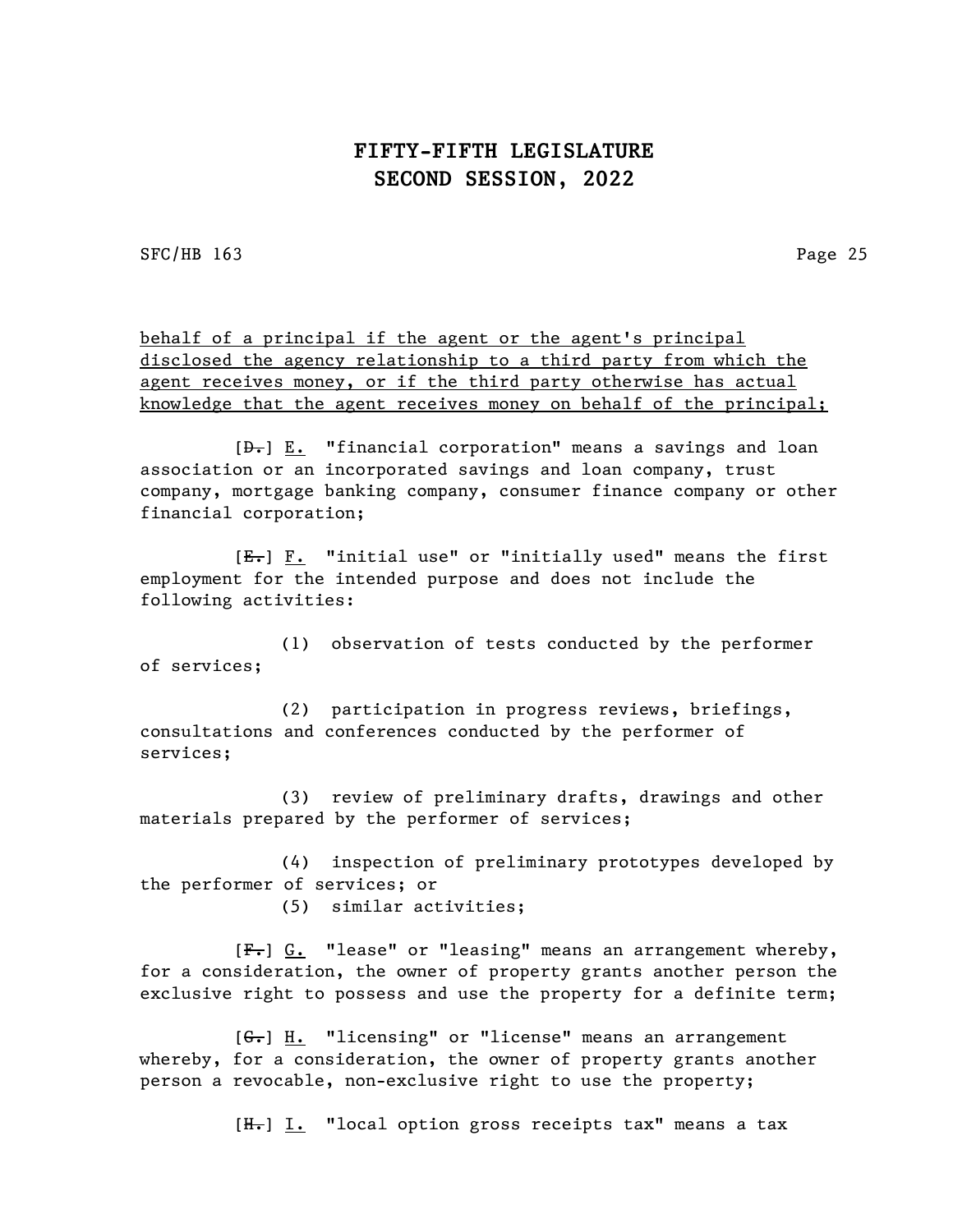SFC/HB 163 Page 26

authorized to be imposed by a county or municipality upon a taxpayer's gross receipts and required to be collected by the department at the same time and in the same manner as the gross receipts tax;

 $[\frac{1}{\sqrt{1}}]$  J. "manufactured home" means a movable or portable housing structure for human occupancy that exceeds either a width of eight feet or a length of forty feet constructed to be towed on its own chassis and designed to be installed with or without a permanent foundation;

 $[\frac{1}{\sqrt{1}}]$  K. "manufacturing" means combining or processing components or materials to increase their value for sale in the ordinary course of business, but does not include construction services; farming; electric power generation; processing of natural resources, including hydrocarbons; or the processing or preparation of meals for immediate consumption;

 $[K_r]$  L. "manufacturing service" means the service of combining or processing components or materials owned by another, but does not include construction services; farming; electric power generation; processing of natural resources, including hydrocarbons; or the processing or preparation of meals for immediate consumption;

[ $L$ .] M. "marketplace provider" means a person who facilitates the sale, lease or license of tangible personal property or services or licenses for use of real property on a marketplace seller's behalf, or on the marketplace provider's own behalf, by:

(1) listing or advertising the sale, lease or license, by any means, whether physical or electronic, including by catalog, internet website or television or radio broadcast; and

(2) either directly or indirectly, through agreements or arrangements with third parties collecting payment from the customer and transmitting that payment to the seller, regardless of whether the marketplace provider receives compensation or other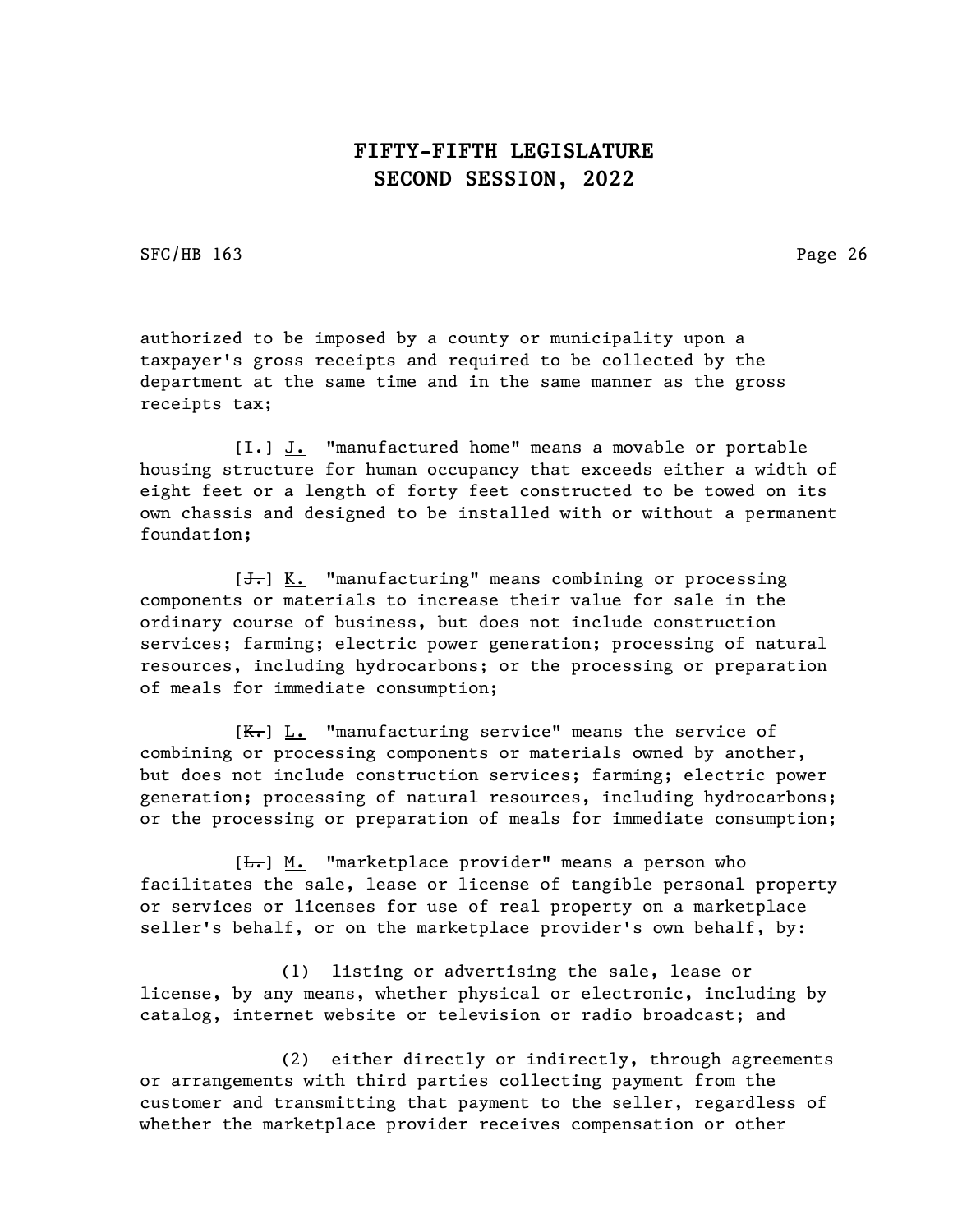SFC/HB 163 Page 27

consideration in exchange for the marketplace provider's services;

 $[M_r]$  N. "marketplace seller" means a person who sells, leases or licenses tangible personal property or services or who licenses the use of real property through a marketplace provider;

 $[N<sub>r</sub>]$  0. "person" means:

(1) an individual, estate, trust, receiver, cooperative association, club, corporation, company, firm, partnership, limited liability company, limited liability partnership, joint venture, syndicate or other entity, including any gas, water or electric utility owned or operated by a county, municipality or other political subdivision of the state; or

(2) a national, federal, state, Indian or other governmental unit or subdivision, or an agency, department or instrumentality of any of the foregoing;

 $[\Theta_{\bullet}]$  P. "property" means:

(1) real property;

(2) tangible personal property, including electricity and manufactured homes;

(3) licenses, including licenses of digital goods, but not including the licenses of copyrights, trademarks or patents; and

(4) franchises;

 $[F_{\tau}]$  Q. "research and development services" means an activity engaged in for other persons for consideration, for one or more of the following purposes:

(1) advancing basic knowledge in a recognized field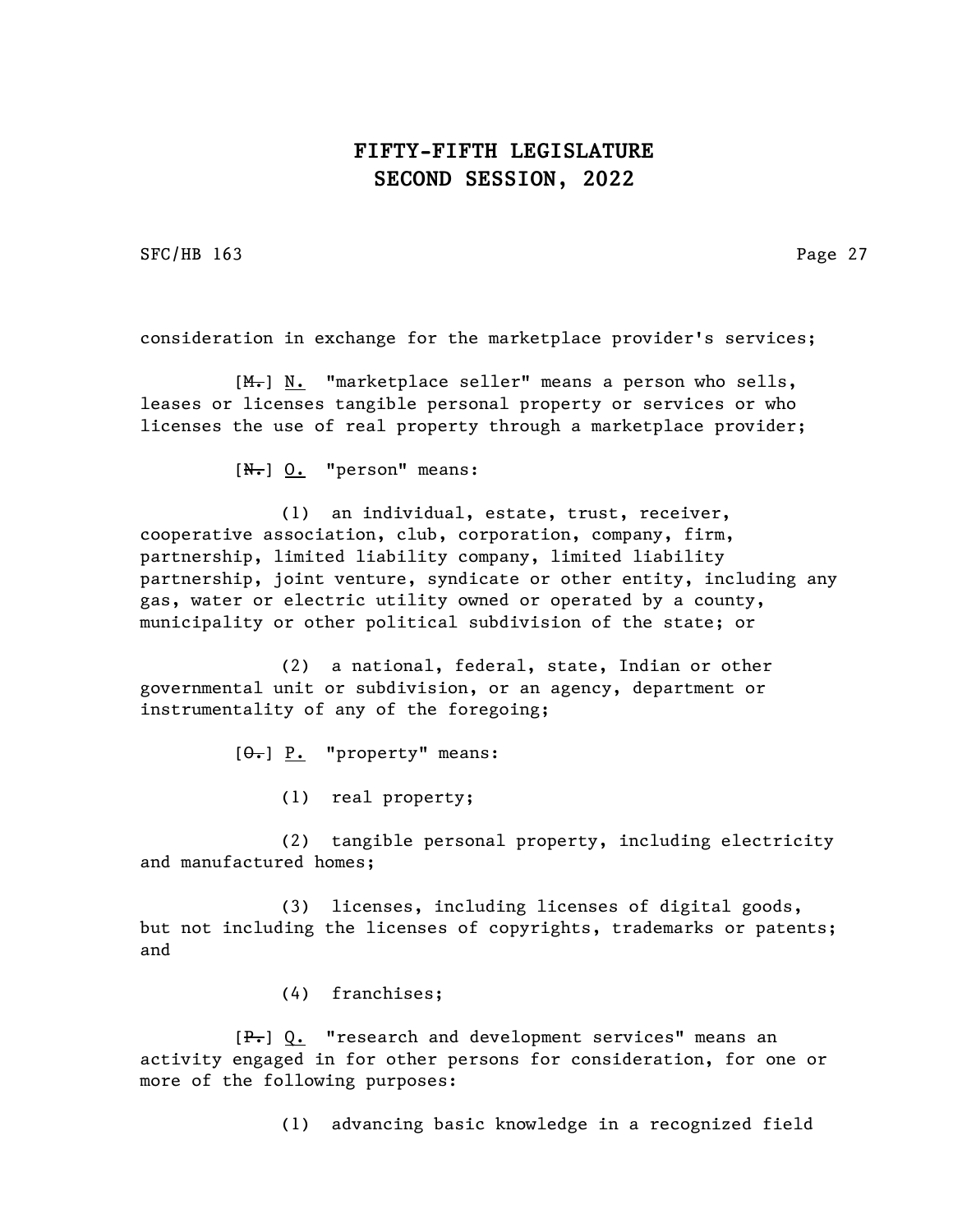SFC/HB 163 Page 28

of natural science;

(2) advancing technology in a field of technical endeavor;

(3) developing a new or improved product, process or system with new or improved function, performance, reliability or quality, whether or not the new or improved product, process or system is offered for sale, lease or other transfer;

(4) developing new uses or applications for an existing product, process or system, whether or not the new use or application is offered as the rationale for purchase, lease or other transfer of the product, process or system;

(5) developing analytical or survey activities incorporating technology review, application, trade-off study, modeling, simulation, conceptual design or similar activities, whether or not offered for sale, lease or other transfer; or

(6) designing and developing prototypes or integrating systems incorporating the advances, developments or improvements included in Paragraphs (1) through (5) of this subsection;

 $[Q_{\tau}]$  R. "secretary" means the secretary of taxation and revenue or the secretary's delegate;

[R.] S. "service" means all activities engaged in for other persons for a consideration, which activities involve predominantly the performance of a service as distinguished from selling or leasing property. "Service" includes activities performed by a person for its members or shareholders. In determining what is a service, the intended use, principal objective or ultimate objective of the contracting parties shall not be controlling. "Service" includes construction activities and all tangible personal property that will become an ingredient or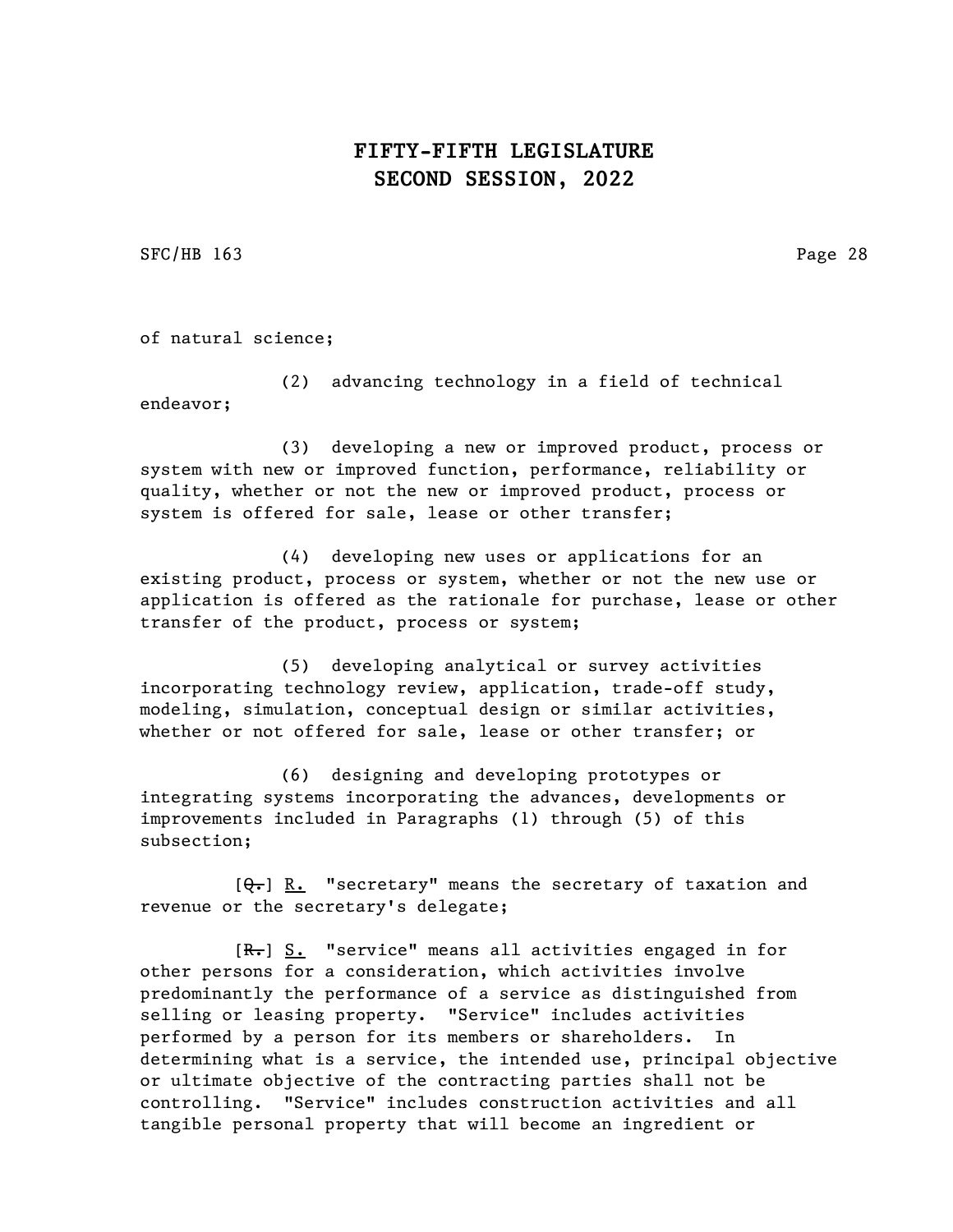SFC/HB 163 Page 29

component part of a construction project. That tangible personal property retains its character as tangible personal property until it is installed as an ingredient or component part of a construction project in New Mexico. Sales of tangible personal property that will become an ingredient or component part of a construction project to persons engaged in the construction business are sales of tangible personal property; and

[S.] T. "use" or "using" includes use, consumption or storage other than storage for subsequent sale in the ordinary course of business or for use solely outside this state."

SECTION 9. Section 7-9-4 NMSA 1978 (being Laws 1966, Chapter 47, Section 4, as amended) is amended to read:

"7-9-4. IMPOSITION AND RATE OF TAX--DENOMINATION AS "GROSS RECEIPTS TAX".--

A. For the privilege of engaging in business, an excise tax equal to [five and one-eighth percent] the following percentages of gross receipts is imposed on any person engaging in business in New Mexico:

(1) prior to July 1, 2023, five percent; and

(2) beginning July 1, 2023, four and seven-eighths percent, except as provided in Subsection C of this section.

B. The tax imposed by this section shall be referred to as the "gross receipts tax".

C. If, for any single fiscal year occurring after fiscal year 2025 and prior to fiscal year 2030, gross receipts tax revenues are less than ninety-five percent of the gross receipts tax revenues for the previous fiscal year, as determined by the secretary of finance and administration, the rate of the gross receipts tax shall be five and one-eighth percent beginning on the July 1 following the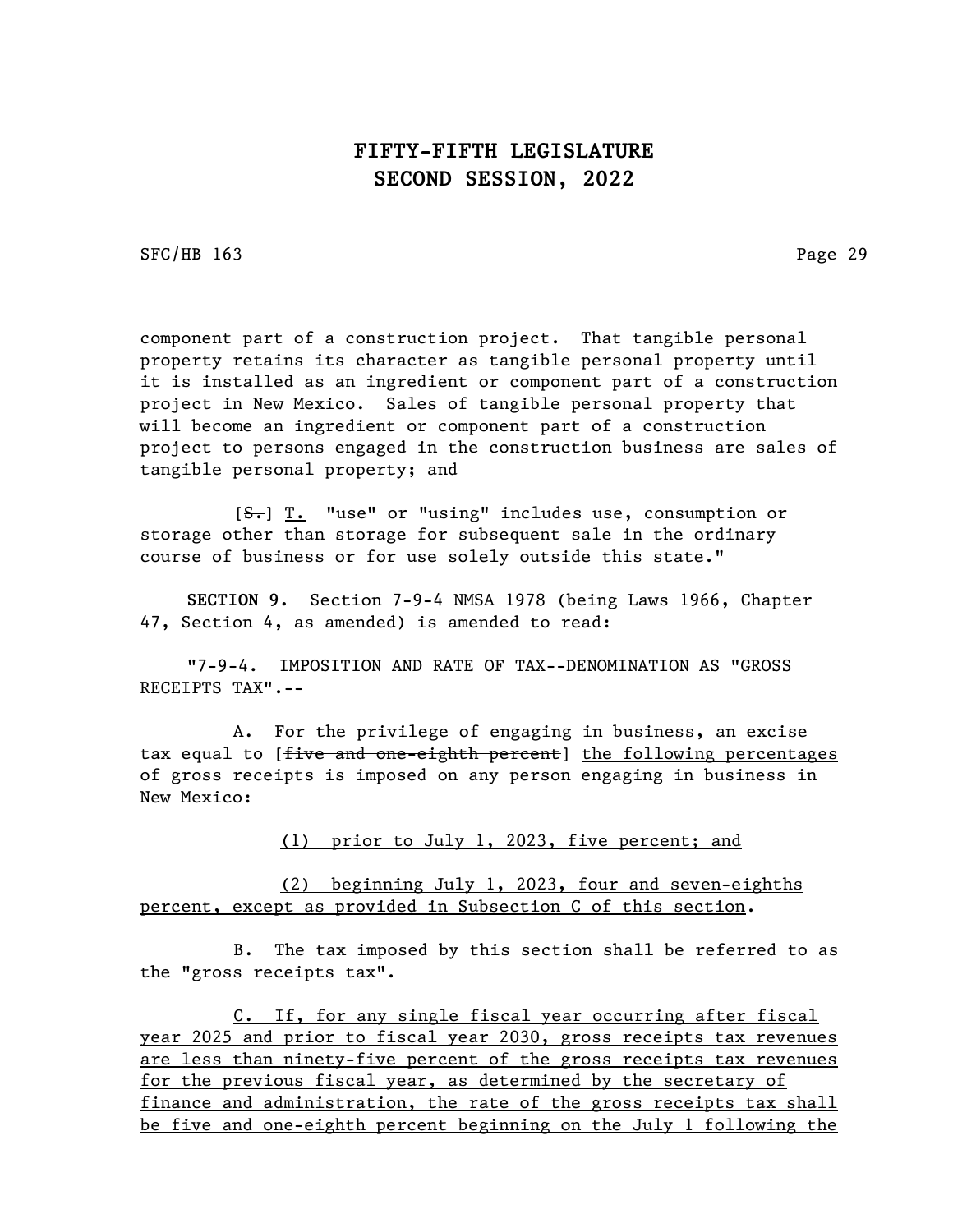SFC/HB 163 Page 30

determination made by the secretary of finance and administration.

D. On or before February 1 of each year, until the rate of the gross receipts tax is adjusted to five and one-eighth percent pursuant to Subsection C of this section, the secretary of finance and administration shall make a determination for the purposes of Subsection C of this section. If the rate of tax is adjusted pursuant to that subsection, the secretary shall certify to the secretary of taxation and revenue that the rate of the gross receipts tax shall be five and one-eighth percent, effective on the following July 1.

E. As used in this section, "gross receipts tax revenues" means the net receipts attributable to the gross receipts tax and distributed to the general fund."

SECTION 10. Section 7-9-7 NMSA 1978 (being Laws 1966, Chapter 47, Section 7, as amended) is amended to read:

"7-9-7. IMPOSITION AND RATE OF TAX--DENOMINATION AS "COMPENSATING TAX".--

A. For the privilege of making taxable use of tangible personal property in New Mexico, there is imposed on the person using the property an excise tax equal to five [and one-eighth] percent prior to July 1, 2023 and four and seven-eighths percent beginning July 1, 2023, except as provided in Subsection G of this section, of the value of tangible property that was:

(1) manufactured by the person using the property in the state; or

(2) acquired in a transaction for which the seller's receipts were not subject to the gross receipts tax.

B. For the purpose of Subsection A of this section, value of tangible personal property shall be the adjusted basis of the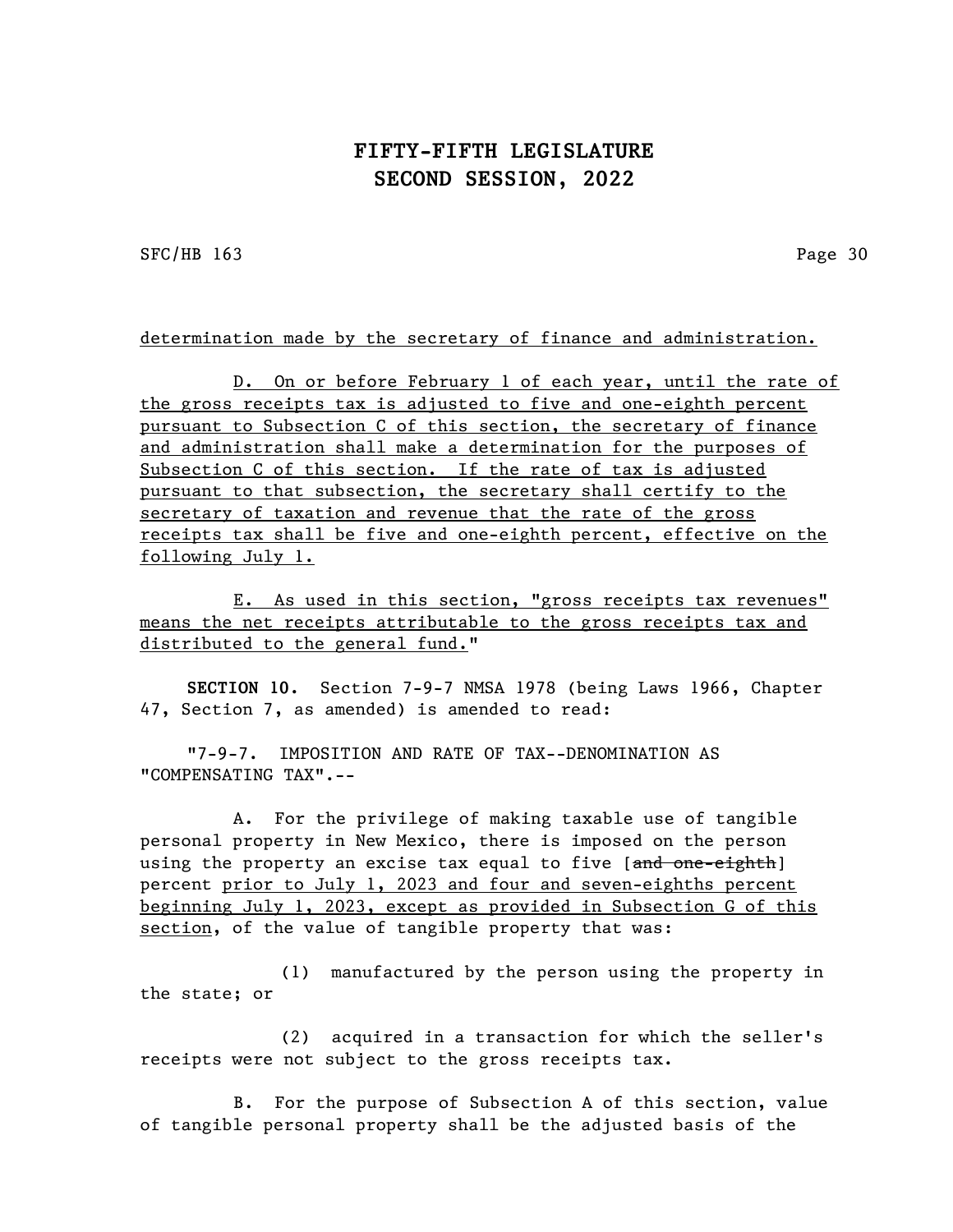SFC/HB 163 Page 31

property for federal income tax purposes determined as of the time of acquisition or introduction into this state or of conversion of the property to taxable use, whichever is later. If no adjusted basis for federal income tax purposes is established for the property, a reasonable value of the property shall be used.

C. For the privilege of making taxable use of a license or franchise in New Mexico, there is imposed on the person using the license or franchise an excise tax equal to the rate provided in Subsection A or G of this section, as applicable, against the value of the license or franchise in its use in this state. The department by rule, ruling or instruction shall fairly apportion, where appropriate, the value of a license or franchise to its value in use in New Mexico. The tax shall apply only to the value of a license or franchise used in New Mexico where the license or franchise was acquired in a transaction the receipts from which were not subject to the gross receipts tax.

D. For the privilege of making taxable use of services in New Mexico, there is imposed on the person using the services an excise tax equal to the rate provided in Subsection A or G of this section, as applicable, against the value of the services at the time the services were performed or the product of the service was acquired. For use of services to be a taxable use pursuant to this subsection, the services shall have been acquired in a transaction the receipts from which were not subject to the gross receipts tax.

E. For purposes of this section, receipts are not subject to the gross receipts tax if the person responsible for the gross receipts tax on those receipts lacked nexus in New Mexico or the receipts were exempt or allowed to be deducted pursuant to the Gross Receipts and Compensating Tax Act.

F. The tax imposed by this section shall be referred to as the "compensating tax".

G. If the gross receipts tax is increased to five and one-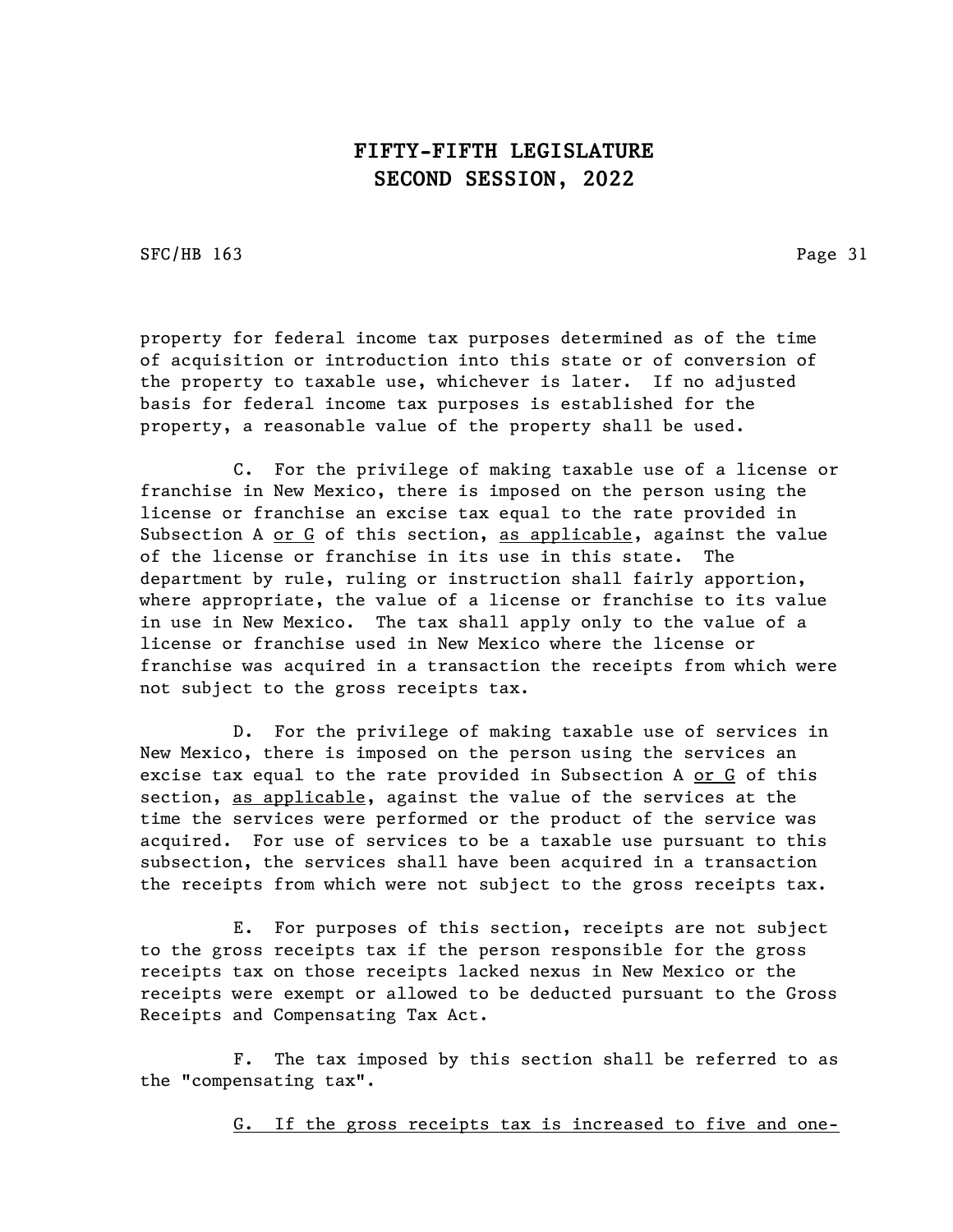SFC/HB 163 Page 32

eighth percent pursuant to Subsection C of Section 7-9-4 NMSA 1978, the rate of the compensating tax shall be five and one-eighth percent.

 $[ $\theta_{\overline{\tau}}$ ] H. As used in this section, "taxable use" means use$ by a person who acquires tangible personal property, a license, a franchise or a service, and the use of which would not have qualified for an exemption or deduction pursuant to the Gross Receipts and Compensating Tax Act."

SECTION 11. A new section of the Gross Receipts and Compensating Tax Act is enacted to read:

"[NEW MATERIAL] DEDUCTION--GROSS RECEIPTS--GOVERNMENTAL GROSS RECEIPTS--SALES OF SERVICES TO MANUFACTURERS.--

A. Receipts from selling professional services may be deducted from gross receipts or from governmental gross receipts if the sale is made to a person engaged in the business of manufacturing who delivers a nontaxable transaction certificate to the seller or provides alternative evidence pursuant to Section 7-9- 43 NMSA 1978. The professional services shall be related to the product that the buyer is in the business of manufacturing.

B. The purpose of the deductions provided in this section is to encourage manufacturing businesses to locate in New Mexico and to reduce the tax burden, including reducing pyramiding, on the professional services that are purchased by manufacturing businesses in New Mexico.

C. A taxpayer allowed a deduction pursuant to this section shall report the amount of the deduction separately in a manner required by the department.

D. The department shall compile an annual report on the deduction provided by this section that shall include the number of taxpayers that claimed the deduction, the aggregate amount of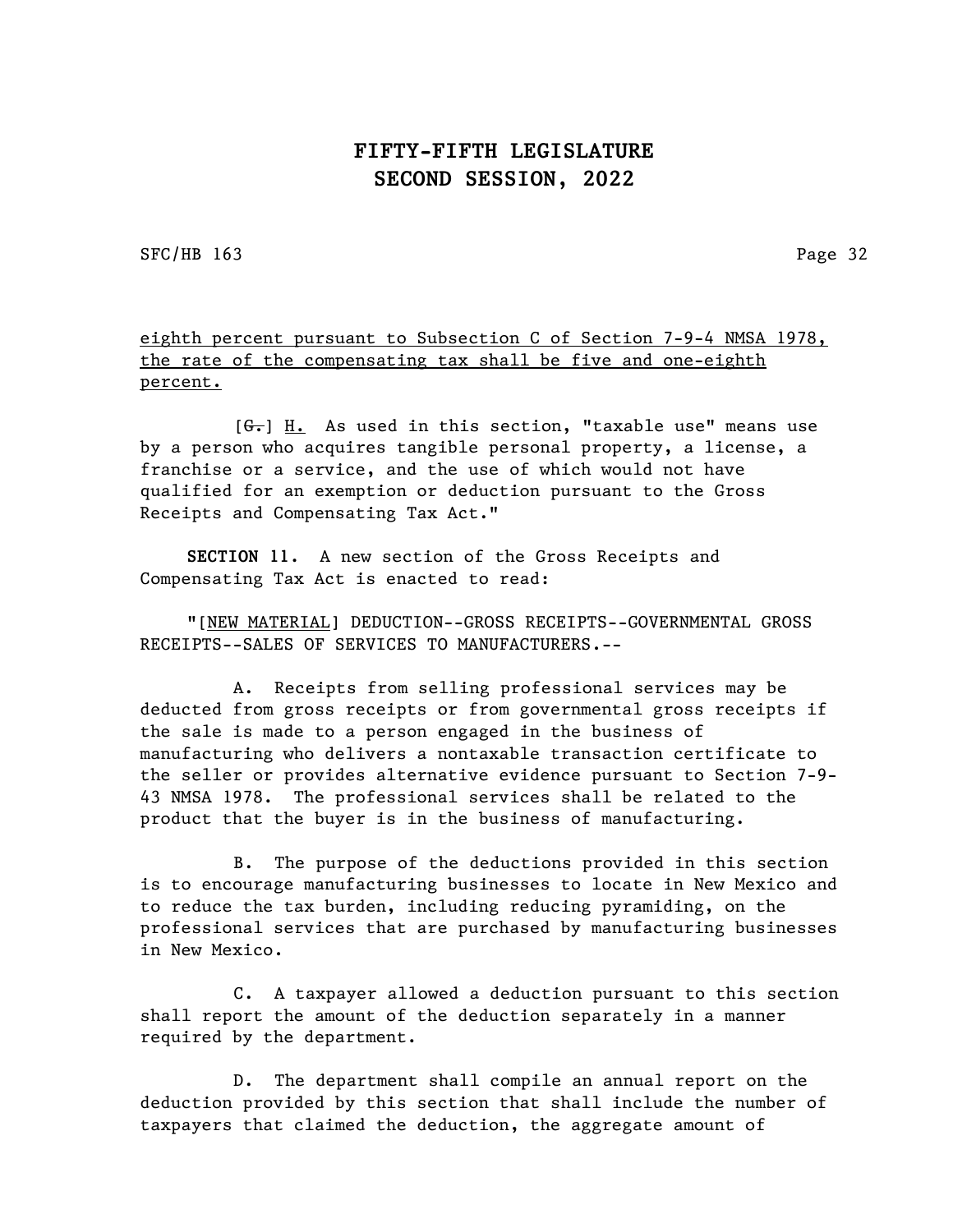SFC/HB 163 Page 33

deductions claimed and any other information necessary to evaluate the effectiveness of the deduction. The department shall compile and present the report to the revenue stabilization and tax policy committee and the legislative finance committee with an analysis of the cost of the deduction and whether the deduction is performing the purpose for which it was created.

E. As used in this section:

(1) "accounting services" means the systematic and comprehensive recording of financial transactions pertaining to a business entity and the process of summarizing, analyzing and reporting these transactions to oversight agencies or tax collection entities, including certified public auditing, attest services and preparing financial statements, bookkeeping, tax return preparation, advice and consulting and, where applicable, representing taxpayers before tax collection agencies. "Accounting services" does not include, except as provided with respect to financial management services, investment advice, wealth management advice or consulting or any tax return preparation, advice, counseling or representation for individuals, regardless of whether those individuals are owners of pass-through entities, such as partnerships, limited liability companies or S corporations;

(2) "architectural services" means services related to the art and science of designing and building structures for human habitation or use and includes planning, providing preliminary studies, designs, specifications and working drawings and providing for general administration of construction contracts;

(3) "engineering services" means consultation, the production of a creative work, investigation, evaluation, planning and design, the performance of studies and reviewing planning documents when performed by, or under the supervision of, a licensed engineer, including the design, development and testing of mechanical, electrical, hydraulic, chemical, pneumatic or thermal machinery or equipment, industrial or commercial work systems or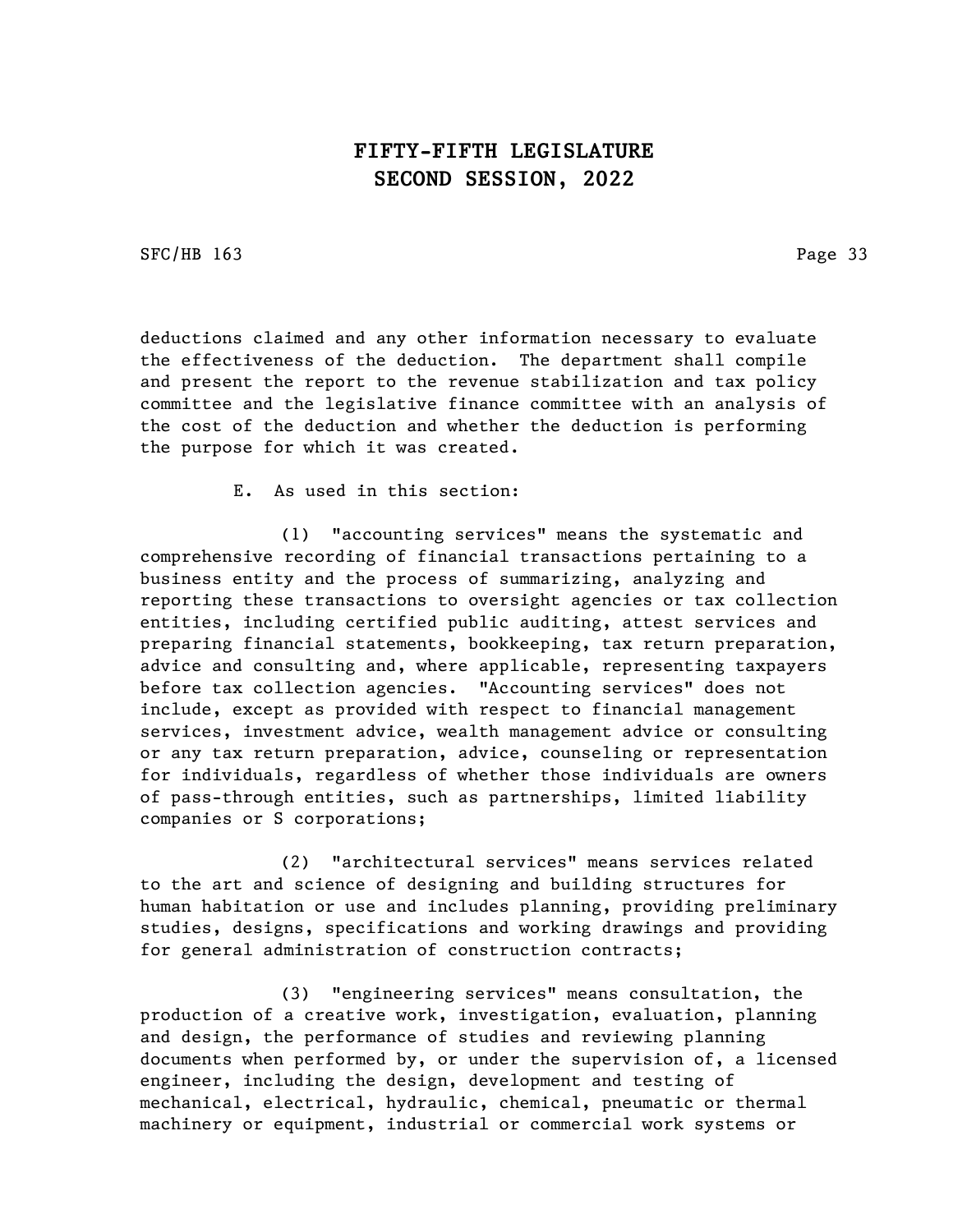SFC/HB 163 Page 34

processes and military equipment. "Engineering services" does not include medical or medical laboratory services, any engineering performed in connection with a construction service or the design and installation of computer or computer network infrastructure;

(4) "information technology services" means separately stated services for installing and maintaining a business's computers and computer network, including performing computer network design; installing, repairing, maintaining or restoring computer networks, hardware or software; and performing custom software programming or making custom modifications to existing software programming. "Information technology services" does not include:

(a) software maintenance and update agreements, unless made in conjunction with custom programming;

(b) computers, servers, chilling equipment and pre-programmed software;

(c) data processing services or the processing or storage of information to compile and produce records of transactions for retrieval or use, including data entry, data retrieval, data searches and information compilation; or

(d) access to telecommunications or internet;

(5) "legal services" means services performed by a licensed attorney or under the supervision of a licensed attorney for a client, regardless of the attorney's form of business entity or whether the services are prepaid, including legal representation before courts or administrative agencies; drafting legal documents, such as contracts or patent applications; legal research; advising and counseling; arbitration; mediation; and notary public and other ancillary legal services performed for a client in conjunction with and under the supervision of a licensed attorney. "Legal services" does not include lobbying or government relations services, title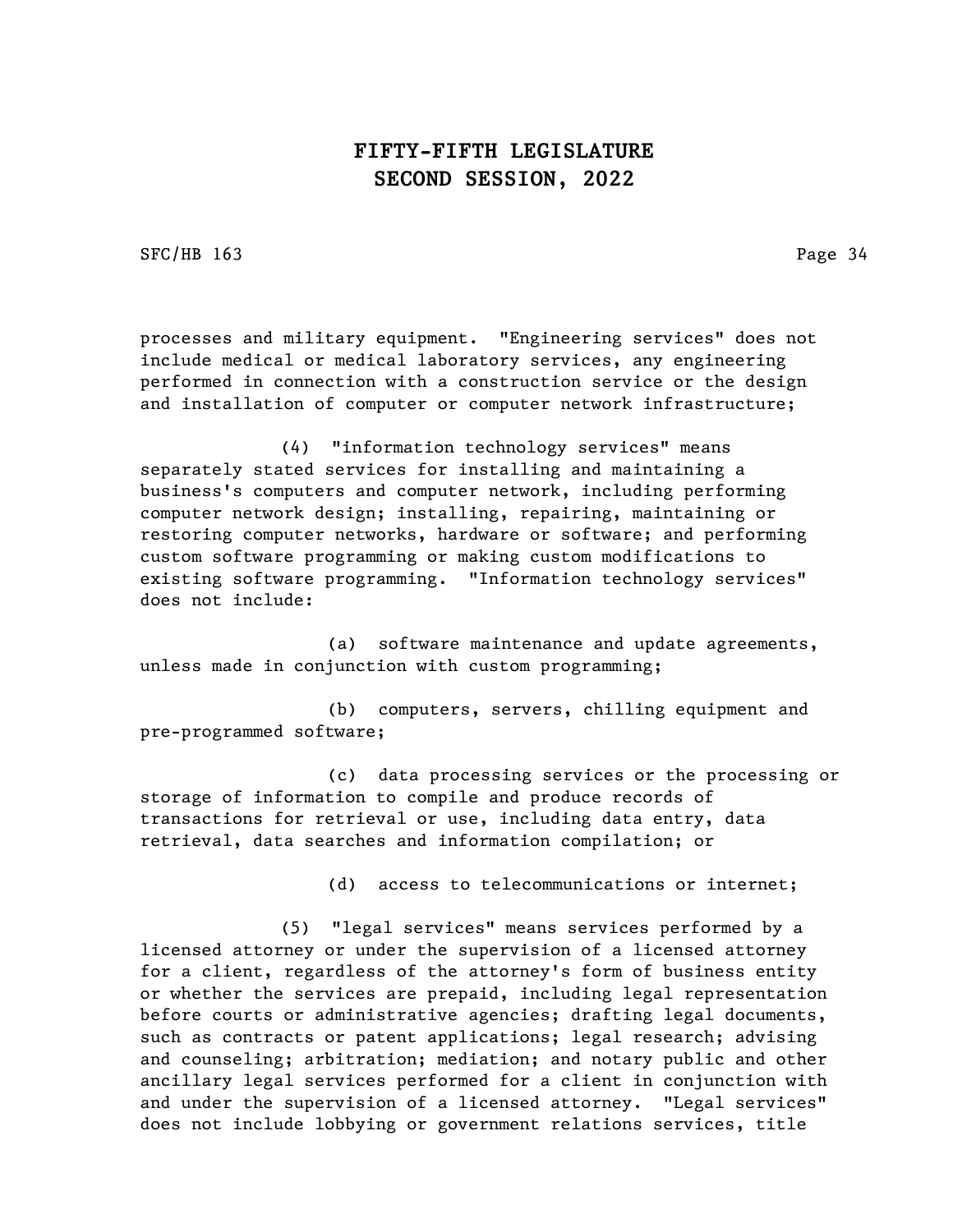SFC/HB 163 Page 35

insurance agent services, licensing or selling legal software or legal document templates, insurance investigation services or any legal representation involving financial crimes or tax evasion in New Mexico; and

(6) "professional services" means accounting services, architectural services, engineering services, information technology services and legal services."

SECTION 12. A new section of the Gross Receipts and Compensating Tax Act is enacted to read:

"[NEW MATERIAL] DEDUCTION--GROSS RECEIPTS AND GOVERNMENTAL GROSS RECEIPTS--FEMININE HYGIENE PRODUCTS.--

A. Receipts from the sale of feminine hygiene products may be deducted from gross receipts and governmental gross receipts.

B. A taxpayer allowed a deduction pursuant to this section shall report the amount of the deduction separately in a manner required by the department.

C. The department shall compile an annual report on the deduction provided by this section that shall include the number of taxpayers that claimed the deduction, the aggregate amount of deductions claimed and any other information necessary to evaluate the effectiveness of the deduction. The department shall present the report to the revenue stabilization and tax policy committee and the legislative finance committee with an analysis of the cost of the deduction.

D. As used in this section, "feminine hygiene products" means tampons, menstrual pads and sanitary napkins, pantiliners, menstrual sponges and menstrual cups."

SECTION 13. APPLICABILITY.--

A. The provisions of Section 6 of this act apply to